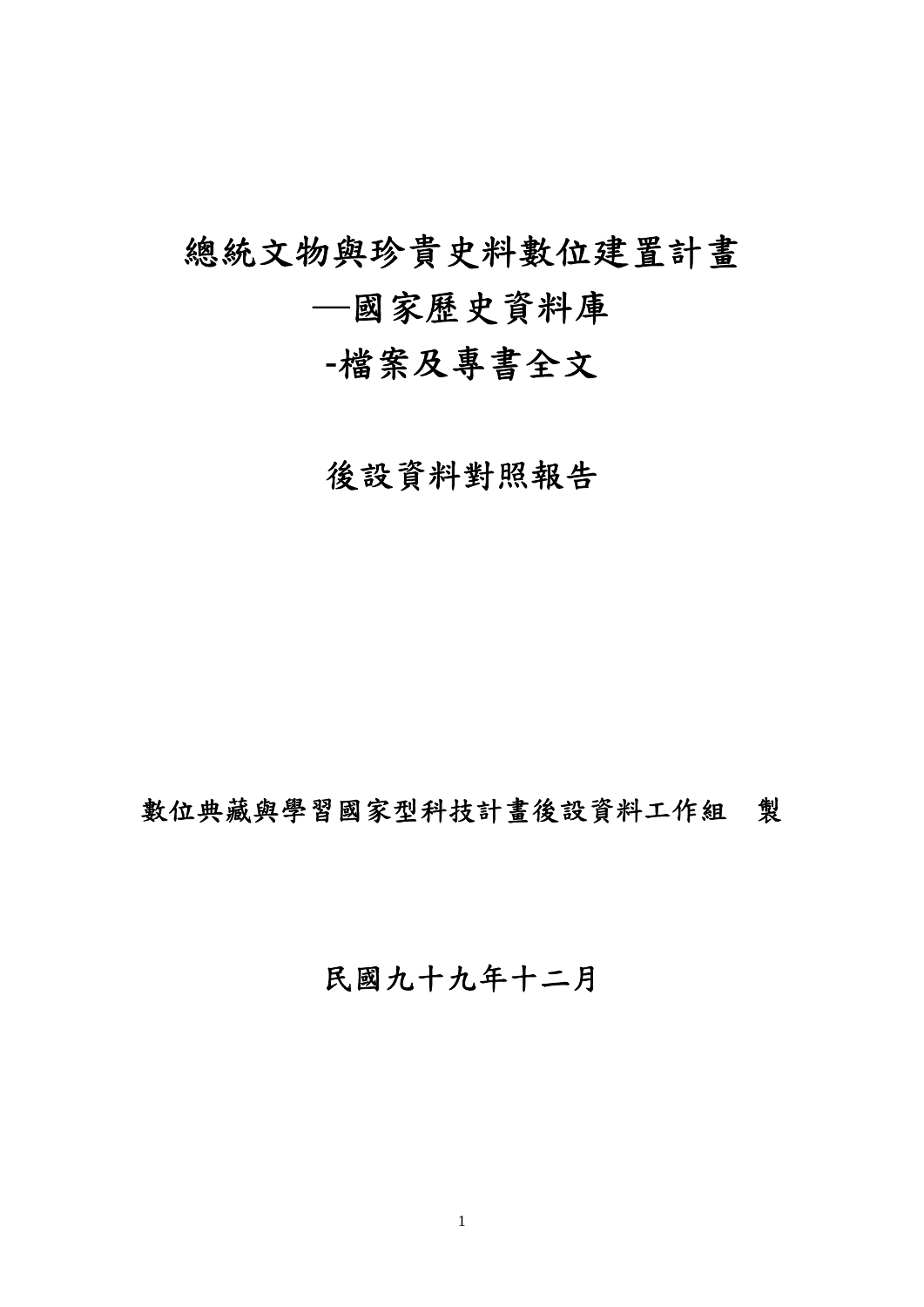#### 一、「總統文物與珍貴史料數位建置計畫─國家歷史資料庫」後設資料欄位及範例

後設資料工作組依據「總統文物與珍貴史料數位建置計畫─國家歷史資料庫」 2010-10-19、2010-10-28 與 2010-11-12 提供的欄位及範例,整理出欄位及範例表共 4 筆。其中,「檔案全文」此表之欄位名稱及資料內容包含計畫所提供的 Excel 檔與「國 家歷史資料庫」網站之欄位名稱(以底線標示)及其內容;「專書全文」則為 XML 檔之 欄位名稱及其內容,請見表一及表二。由於「專書全文」的 XML 檔之欄位名稱已是 Dublin Core 之欄位名稱,故即以此表示。

#### 表一、總統文物與珍貴史料數位建置計畫—國家歷史資料庫一檔案全文資料庫欄位及

| 欄位名稱  | 範例一                                | 範例二              |
|-------|------------------------------------|------------------|
| 題名    | 商震電蔣中正續報日本對和約之觀點                   | 駐日大使館張厲生函請外交部長   |
|       |                                    | 沈昌焕指示關於我國建立電視電   |
|       |                                    | 臺之事              |
| 時間-起  | 19470611                           | 19610116         |
| 產生者   | 商震                                 | 張厲生              |
| 館藏號   | 9010104101001002                   | 9010402101001001 |
| 資料類型  | 公文                                 | 函箋               |
| 主題或關  | 中日和約;雅爾達密約;波茨坦宣言;聯合 多元的民間日常生活;東芝公司 |                  |
| 鍵詞    | 國;託管                               |                  |
| 版權聲明  | 國史館                                | 國史館              |
| 出處    | 蔣中正總統文物-革命文獻-戡亂時期-對 外交部—中日合作在臺籌建電視 |                  |
|       | 日議和                                | 臺                |
| 原檔編號  | 002020400053002                    | 172-8/0964       |
| 參考/引用 |                                    | 中日合作在臺籌建電視臺案     |
| 文獻    |                                    |                  |

範例表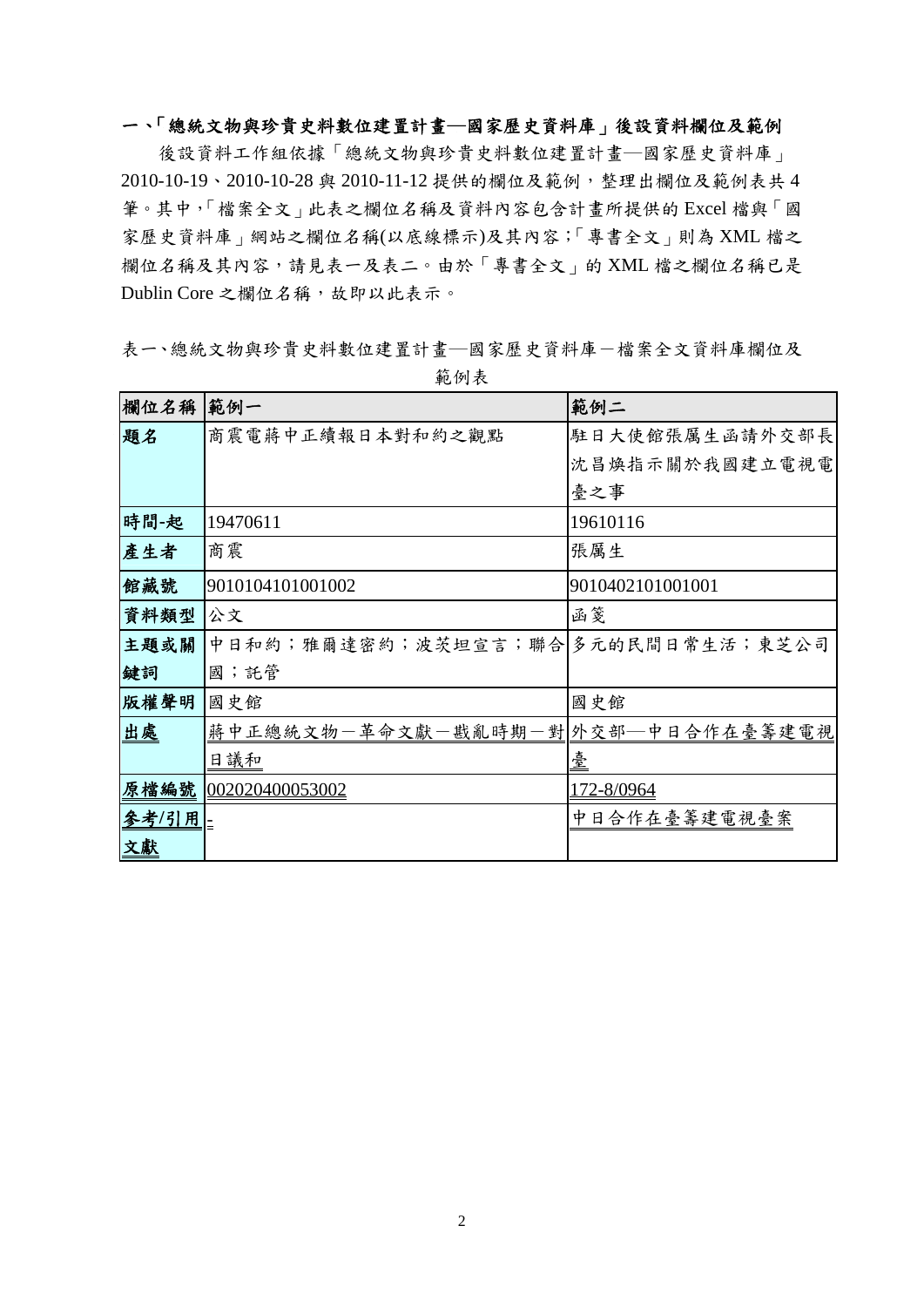| 欄位名稱 | 範例一                                 | 範例二              |
|------|-------------------------------------|------------------|
| 全文內容 | 三、日本對和約之觀點續報                        | 中日合作在臺籌建電視臺案     |
|      | 關於日本對和約之觀點,頃續查悉如次: 昌煥部長吾兄勛鑑:關於正力上   |                  |
|      | (一) 鈞電所示內容,係日外務省條約 總統書,建議助我建立彩色電視   |                  |
|      | 局所擬,關於和約意見書圖表,省內傳閱過 電臺事,一月十二日日交 字第一 |                  |
|      | 程中被漏洩,首為我中央社所獲悉,經詳電 一三號函計達。川島正次郎氏於  |                  |
|      | 告南京總社,又法國新聞社普羅君,與外務 一月九日來訪時曾談及此問題,  |                  |
|      | 省某職員向有聯繫,故獲悉亦較早。                    | 謂渠晉謁 總統時,會面陳此事,  |
|      |                                     | 總統對正力提議,深為嘉許,詳   |
|      | (二) 上述意見書,據稱去年十一月完 細當經由外交途徑進行云。其後   |                  |
|      | 成初稿,後根據盟國對意和約加以修正,於 寺島隆太郎代表正力來訪,又催  |                  |
|      | 本年二月完成,近稿內確表示日方之觀點及 詢此事。查關於我國建立電視電  |                  |
|      | 希望,此外聞尚擬就若干專門文件,憑作根 臺事,魏景蒙、 劉啟光兩君會與 |                  |
|      | 據。                                  | 日方東芝公司交涉合作,其結果   |
|      |                                     | 如何;對正力提議,我政府方針   |
|      | (三) 吉田老成持重,未敢提出,經職 如何,均請 惠予指示,以便答覆  |                  |
|      | 團向各通訊社面詢,均答吉田並無通知盟軍 正力為禱。專此,敬頌。勛祺   |                  |
|      | 總司令部之事,似較可信。                        |                  |
|      |                                     | 弟<br>張厲生謹啟 一月十八日 |
|      | (四)蘆田外相,於五日向記者談話,                   |                  |
|      | 關於領土部分,根據上述吉田意見書,實為                 | 批示:(一)先查明魏劉兩君接   |
|      | 日方富有試探性之表示,因各方反響不佳, 洽經過後擬復。         |                  |
|      | 灰日復作解釋要點:(甲)沖繩島在甲午戰                 | (二)行政院對此事並不主     |
|      | 前德川時代,即為日本所有; (乙) 千島部 張積極進行。        |                  |
|      | 分,係雅爾達密約所規定者,日本僅接到波                 |                  |
|      | 茨坦宣言,是該日人領土,尚屬未定。                   |                  |
|      |                                     |                  |
|      | (五)對臺灣取得移民權事,若干方面,                  |                  |
|      | 均稱無此主張,但據法記者普羅稱:渠確在                 |                  |
|      | 該省閱及此項有關文件,日來此間新聞界,                 |                  |
|      | 尚在口傳日本在簽訂和約及加入聯合國後擬                 |                  |
|      | 要求臺灣由聯合國託治,並企圖參加託治云                 |                  |
|      |                                     |                  |
|      | 判斷或擬辦:擬抄交外交國防兩部參                    |                  |
|      | 考。商團長查報日本對於和約之觀點,於本                 |                  |
|      | 月十一日列呈鈞閱。謹註。                        |                  |
|      |                                     |                  |
|      | 批示:如擬。                              |                  |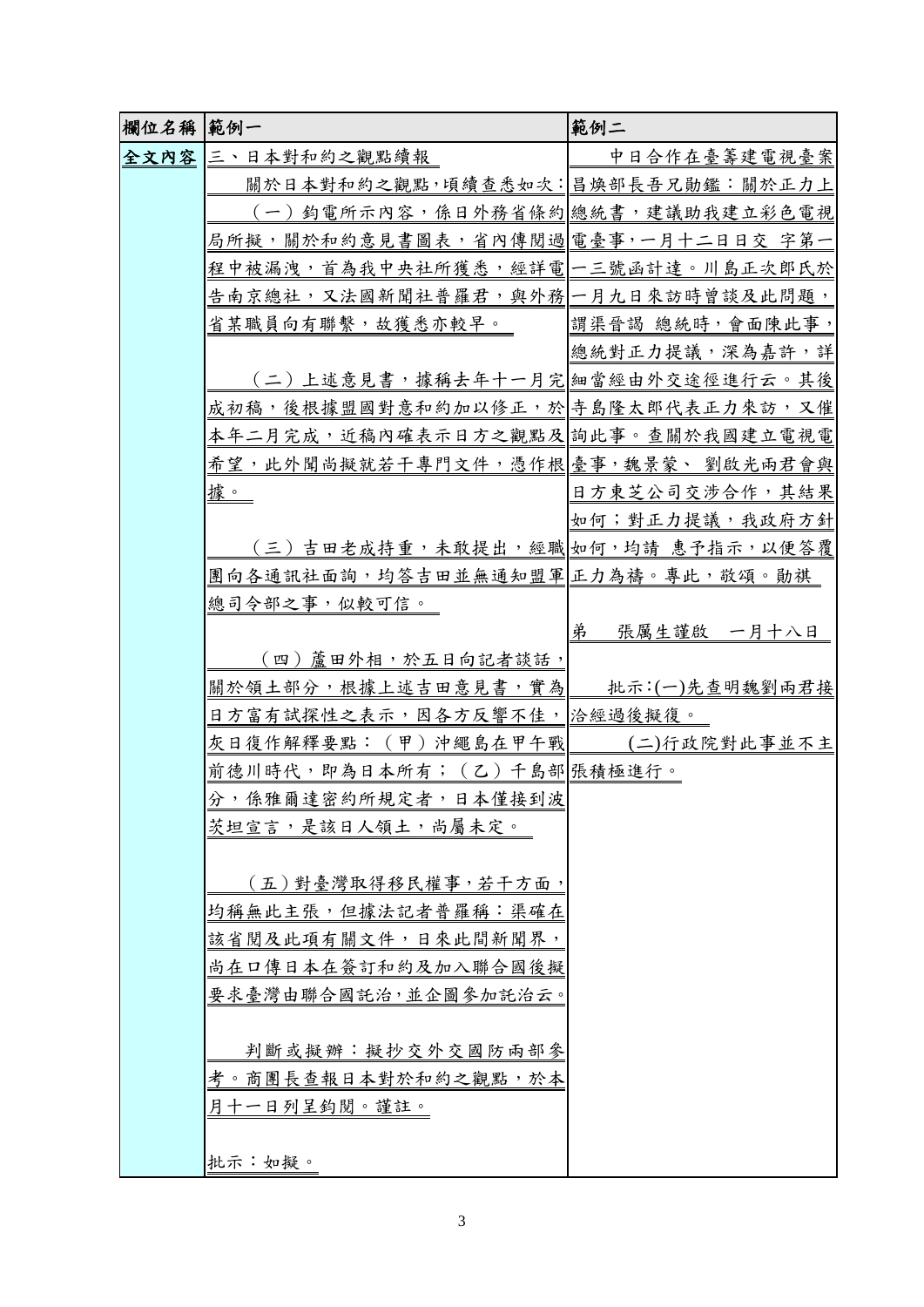表二、總統文物與珍貴史料數位建置計畫—國家歷史資料庫一專書全文資料庫欄位及

| 欄位名稱              | 範例三                         | 範例四                                                                         |
|-------------------|-----------------------------|-----------------------------------------------------------------------------|
| dc: title         |                             | 資委 會 電 請 臺 辦 處 查 明 臺 碱 與 南 華  東京盟總 Harrington 致美軍顧問團有關臺灣                    |
|                   | 公司債務情形                      | 礦業調査報告                                                                      |
|                   |                             | dc: identifier  oai:Files_DRNH_AHD_90101072  oai:Files_DRNH_AHD_90101052010 |
|                   | 01007001                    | 05001                                                                       |
| dc: subject       |                             | 經濟重建;資源委員會;臺灣製碱公美援;M.A.A.G.;J.G. White Engineering                          |
|                   | 司;臺灣銀行高雄辦事處;南華公 Corporation |                                                                             |
|                   | 司;南日本化學工業株式會社               |                                                                             |
| dc: publisher 國史館 |                             | 國史館                                                                         |
| $dc:$ date        | 19461213                    | 19510926                                                                    |
| dc: type          | 專書全文                        | 專書全文                                                                        |
| dc: coverage      | 高雄                          | Japan ; Keelung ; Taipei ; Australia ;                                      |
|                   |                             | Chin-kua-shih ; Shui<br>Feng                                                |
|                   |                             | Kaohsiung                                                                   |
| $dc:$ rights      | 國史館                         | 國史館                                                                         |
| dc: creator       | 資源委員會                       | 國史館                                                                         |

範例表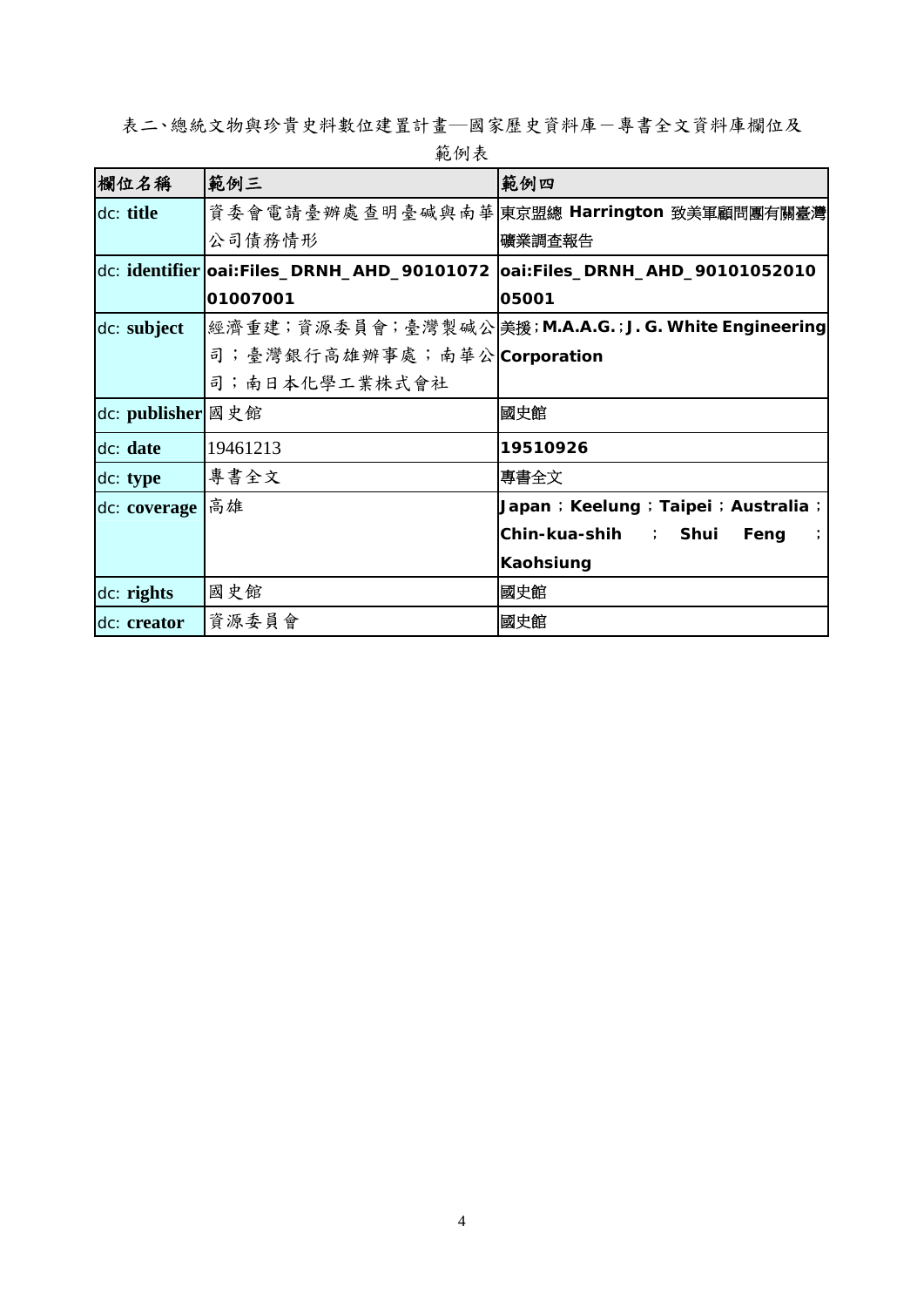| 欄位名稱        | 範例三                    | 範例四                                                              |
|-------------|------------------------|------------------------------------------------------------------|
| dc:         |                        | 資委會 代電資京(35)業字第九一 September26,1951,TO: M.A.A.G. FROM: J. F.      |
| description |                        | 四九號民國三十五年十二月十三日 Harrington, N.R.S., G.H.Q., S.C.A.P. SUBJECT:    |
|             |                        | 臺灣辦事處覽:案據臺灣製碱公司第 The Mineral Industry of Formosa in 1951 Scope   |
|             |                        | 一四八◯號代電略為:南華公司未了 and Purpose of Report   This report is for the  |
|             |                        | 債務可否承認請核示等情,該項負債 purpose of estimating the present (1951)        |
|             |                        | 應否由該公司償付及以往有無承認 condition of the Formosan Mineral Industry, its  |
|             |                        | 負責清還之議,茲抄發原電一件,希 potentialities, and general recommendations     |
|             |                        | 即查明核議具報。資源委員會 (亥) for developing this potential. It is not an    |
|             |                        | (元)。附抄原電乙件。 附件:原 exhaustive or comprehensive report and there    |
|             |                        | 代電資源委員會鈞鑒:准臺灣銀行高 may be errors in estimated production. The      |
|             |                        | 雄分行三十五年十一月二十一日高 material herein recorded is based upon a three   |
|             |                        | 貸字第三六◯號函以「前臺灣銀行高│weeks investigation that permitted only hasty   |
|             |                        | 雄辨事處於八月七日曾以高辦字第 mine examinations of some of the most            |
|             |                        | 十五號函請貴公司將接收之南華公 important deposits and plant installations. The  |
|             |                        | 司前向該處貸借尚未清還之借款十 writer is much indebted to General Chase,        |
|             |                        | 五萬元承認繼續負責清還,惟迄今多 MAAG personnel, and to P. C. Emrath of J. G.    |
|             | 月未見照辦。查該處奉令業於本月一 White | Engineering<br>Corporation<br>for                                |
|             |                        | 日併入敝行該項債務未能解決整理 whole-hearted cooperation and detailed facts.    |
|             |                        | 殊感不便,相應函達務祈從速來行處 General Formosa has substantial reserves        |
|             |                        | 理以符手續為荷」等由,查該南華公 of coal, limeston, pyrite, copper and gold, all |
|             |                        | 司僅係前南日本化學工業株式會社 these can be produced in exportable quantities.  |
|             |                        | 內附屬修理工場,原為虛張旗幟並無 Some cement manufactured from limestone         |
|             |                        | 實際資本,況係設立於日本投降之後 has been exported recently but the other        |
|             |                        | 顯非合法組織,該項債務臺幣十五萬 minerals are not produced in sufficient         |
|             |                        | 元自未便由本公司承認,除函復俟本 quantity to satisfy local demands. An           |
|             |                        | 公司請示後再行辦理外,是否得不予 aluminium plant operates on imported bauxite    |
|             |                        | 承認之處,謹特電請鑒核示遵。臺灣 to produce about 3,000 tons per year. Besides   |
|             | 製碱公司叩戍。                | the minerals mentioned above, there are lesser                   |
|             |                        | known reserves of many other minerals such                       |
|             |                        | as Sulfur, Asbestos, Petroleum, Clay and                         |
|             |                        | Manganese. The Japanese extracted these                          |
|             |                        | minerals in minor amounts but of these                           |
|             |                        | minerals only A great length of time                             |
|             |                        | or more personnel will be necessary                              |
|             |                        | to correct existing difficiencies in                             |
|             |                        | Formosa's mineral industry. –經建會                                 |
|             |                        | 檔                                                                |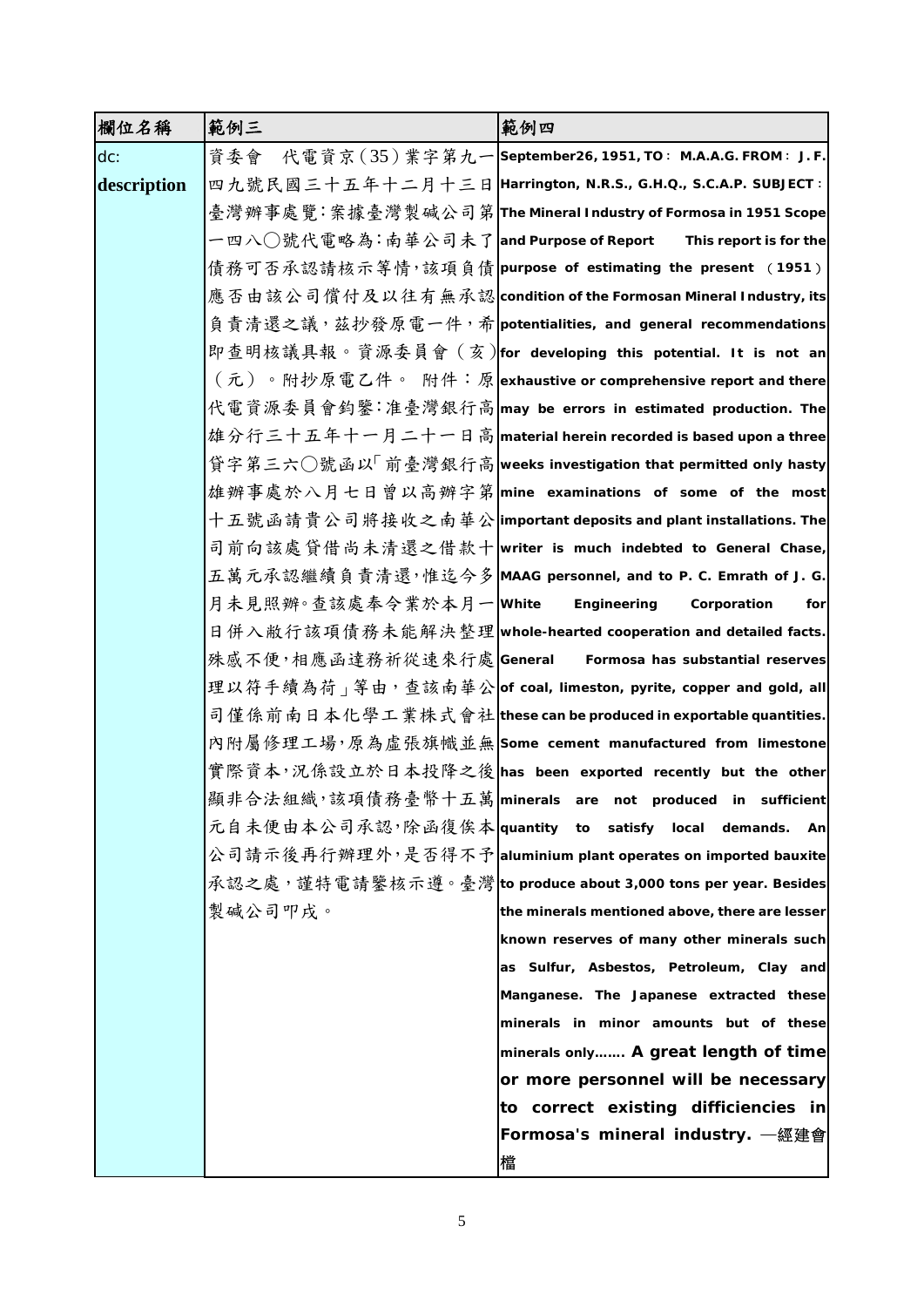| 欄位名稱         | 範例三   | 範例四              |
|--------------|-------|------------------|
| dc:          | 國史館   | 國史館              |
| description  |       |                  |
| dc:          | 館內出版品 | 館內出版品            |
| description  |       |                  |
| dc:          |       | J. F. Harrington |
| contributor  |       |                  |
| dc: language | 中文    | 英文               |

#### 二、匯出聯合目錄對照

1

此匯出聯合目錄對照表供系統開發人員在開發 XML 資料匯入匯出功能時參考。 DC 欄位標示灰底者為轉出之必填欄位(資料識別、題名、主題與關鍵字、出版者、 格式、管理權),以確保轉出目錄之品質。此外,因聯合目錄依採用 Simple DC,故 對照時不匯入修飾詞,僅匯入至該元素。若匯入時有多對一欄位時,則以斷行方式區 隔。本對照係依據"One-to-One Principle"為原則,以「檔案全文」、及「專書全文」原 件為描述主體,其對照表請見表三及表四。

| DC                   | 總統文物與珍 | 系統轉出資料規                   | 轉出欄位範例二     |
|----------------------|--------|---------------------------|-------------|
|                      | 貴史料數位建 | 範                         |             |
|                      | 置計畫–國家 |                           |             |
|                      | 歷史資料庫- |                           |             |
|                      | 檔案全文   |                           |             |
| 題名 Title             | 題名     | 請直接轉出資料                   | 駐日大使館張厲生函請外 |
|                      |        | 值。                        | 交部長沈昌煥指示關於我 |
|                      |        |                           | 國建立電視電臺之事   |
| 著作者 Creator          | 產生者    | 請直接轉出資料                   | 張厲生         |
|                      |        | 值。                        |             |
| 主題與關鍵字               | 主題或關鍵詞 | 請直接轉出資料                   | 多元的民間日常生活、東 |
| <b>Subject &amp;</b> |        | 值,每一組之間以                  | 芝公司         |
| <b>Keyword</b>       |        | $\lceil \cdot \rceil$ 間隔。 |             |
|                      |        |                           |             |

表三、聯合目錄對照表-轉出欄位範例一

 $^{\rm 1}$  此計畫之著錄規範是以「;」區隔每項資料內容,後設資料工作組建議統一與聯合目錄標點符號一 致,以「、」表示。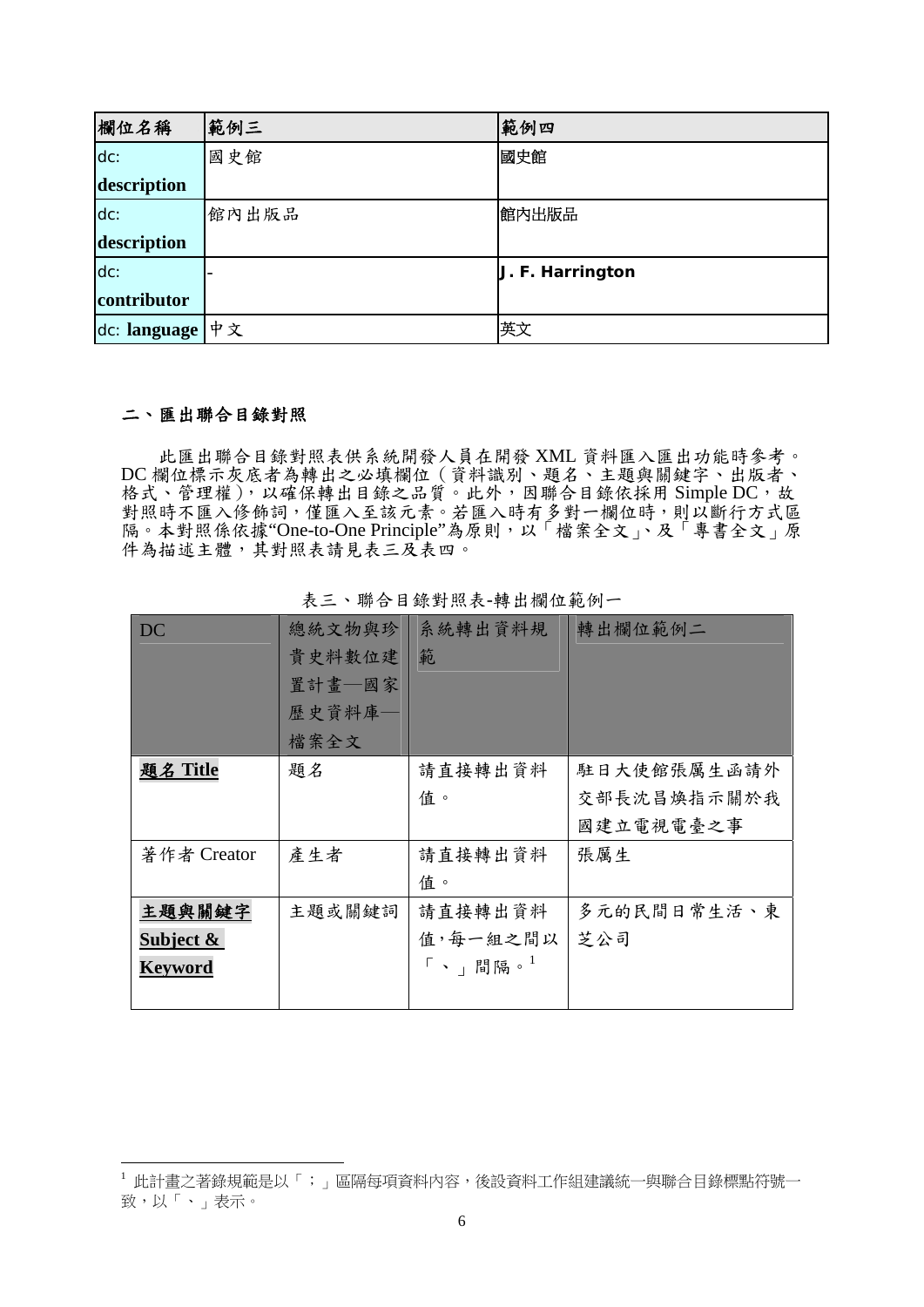| <b>DC</b>        | 總統文物與珍 | 系統轉出資料規  | 轉出欄位範例二            |
|------------------|--------|----------|--------------------|
|                  | 貴史料數位建 | 範        |                    |
|                  | 置計畫–國家 |          |                    |
|                  | 歷史資料庫- |          |                    |
|                  | 檔案全文   |          |                    |
| 描述 Description   | 全文內容   | 請直接轉出資料  | 中日合作在臺籌建電          |
|                  |        | 值。       | 視臺案昌煥部長吾兄勛         |
|                  |        |          | 鑑:關於正力上總統書,        |
|                  |        |          | 建議助我建立彩色電視電        |
|                  |        |          | 臺事,一月十二日日交 字       |
|                  |        |          | 第一一三號函計達。川島        |
|                  |        |          | 正次郎氏於一月九日來訪        |
|                  |        |          | 時曾談及此問題,謂渠晉        |
|                  |        |          | 謁 總統時,會面陳此事,       |
|                  |        |          | 總統對正力提議,深為嘉        |
|                  |        |          | 許,詳細當經由外交途徑        |
|                  |        |          | 進行云。其後寺島隆太郎        |
|                  |        |          | 代表正力來訪,又催詢此        |
|                  |        |          | 事。查關於我國建立電視        |
|                  |        |          | 電臺事, 魏景蒙、 劉啟光      |
|                  |        |          | 两君會與日方東芝公司交        |
|                  |        |          | 涉合作,其結果如何;對        |
|                  |        |          | 正力提議,我政府方針如        |
|                  |        |          | 何,均請 惠予指示,以便       |
|                  |        |          | <u>答覆正力為禱。專此,敬</u> |
|                  |        |          | 頌。勛祺               |
|                  |        |          | 弟 張厲生謹啟 一月         |
|                  |        |          | 十八日                |
|                  |        |          |                    |
|                  |        |          | 批示:(一)先查明魏         |
|                  |        |          | 劉兩君接洽經過後擬復。        |
|                  |        |          | (二)行政院對此事          |
|                  |        |          | 並不主張積極進行。          |
| 出版者              |        | 請以預設值轉出  | 數位化執行單位:總統文        |
| <b>Publisher</b> |        | 「數位化執行單  | 物與珍貴史料數位建置計        |
|                  |        | 位:總統文物與珍 | 畫—國家歷史資料庫          |
|                  |        | 貴史料數位建置  |                    |
|                  |        | 計畫–國家歷史  |                    |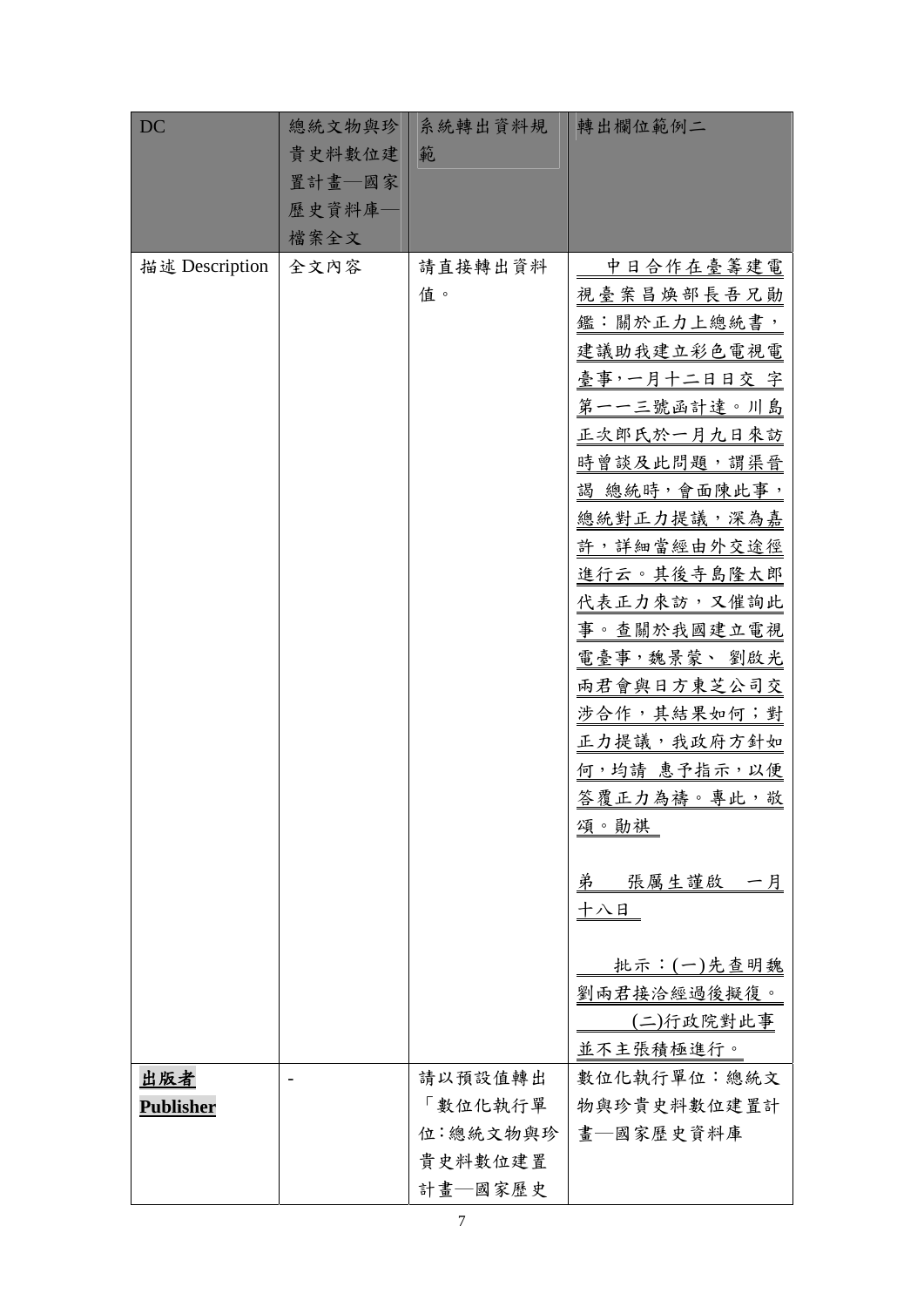| DC                | 總統文物與珍                   | 系統轉出資料規                      | 轉出欄位範例二              |
|-------------------|--------------------------|------------------------------|----------------------|
|                   | 貴史料數位建                   | 範                            |                      |
|                   | 置計畫–國家                   |                              |                      |
|                   | 歷史資料庫-                   |                              |                      |
|                   | 檔案全文                     |                              |                      |
|                   |                          | 資料庫」。                        |                      |
|                   |                          |                              |                      |
| 貢獻者               |                          |                              |                      |
| Contributor       |                          |                              |                      |
| 日期 Date           | 時間-起                     | 請直接轉出資料                      | 1961-01-16           |
|                   |                          | 值,以                          |                      |
|                   |                          | $\lceil$ yyyy-mm-dd $\lceil$ |                      |
|                   |                          | 形式呈現。。 $2$                   |                      |
| 資料類型 Type         | $\overline{\phantom{0}}$ | 請以預設值轉出                      | 型式:文字                |
|                   |                          | 「型式:文字」。3                    | 資料類型:函箋              |
|                   | 資料類型                     | 請一起轉出欄位                      |                      |
|                   |                          | 名稱,「資料類                      |                      |
|                   |                          | 型:XXX」轉出資                    |                      |
|                   |                          | 料值。                          |                      |
|                   |                          | 以上兩項以斷行                      |                      |
|                   |                          | 區隔。                          |                      |
| 格式 Format         |                          | 請以預設值轉出                      | 材質:紙                 |
|                   |                          | 「材質:紙」。                      |                      |
| 資料識別              | 館藏號                      | 請直接轉出資料                      | 9010402101001001     |
| <b>Identifier</b> |                          | 值。                           |                      |
| 語言 Language       |                          |                              |                      |
| 來源 Source         | 原檔編號                     | 請一起轉出欄位                      | 原檔編號:172-8/0964      |
|                   |                          | 名稱,「原檔編                      |                      |
|                   |                          | 號: XXX」轉出。                   |                      |
| 涵蓋範圍              |                          |                              |                      |
| Coverage          |                          |                              |                      |
| 關聯 Relation       | 參考/引用文                   | 請一起轉出欄位                      | 參考/引用文獻: <u>中日合作</u> |
|                   | 獻                        | 名稱,以「參考/                     | <u>在臺籌建電視臺案</u>      |
|                   |                          | 引用文獻: XXX」                   | 出處:外交部—中日合作          |
|                   |                          | 呈現。                          | <u>在臺籌建電視臺</u>       |

 $^2$  後設資料工作組建議西元日期統一使用 ISO8601 格式(yyyy-mm-dd)進行著錄。

1

<sup>。&</sup>lt;br>3 後設資料工作組建議採用 DCMI Type 詞彙,因藏品為公文,故預設值匯入「文字」型式。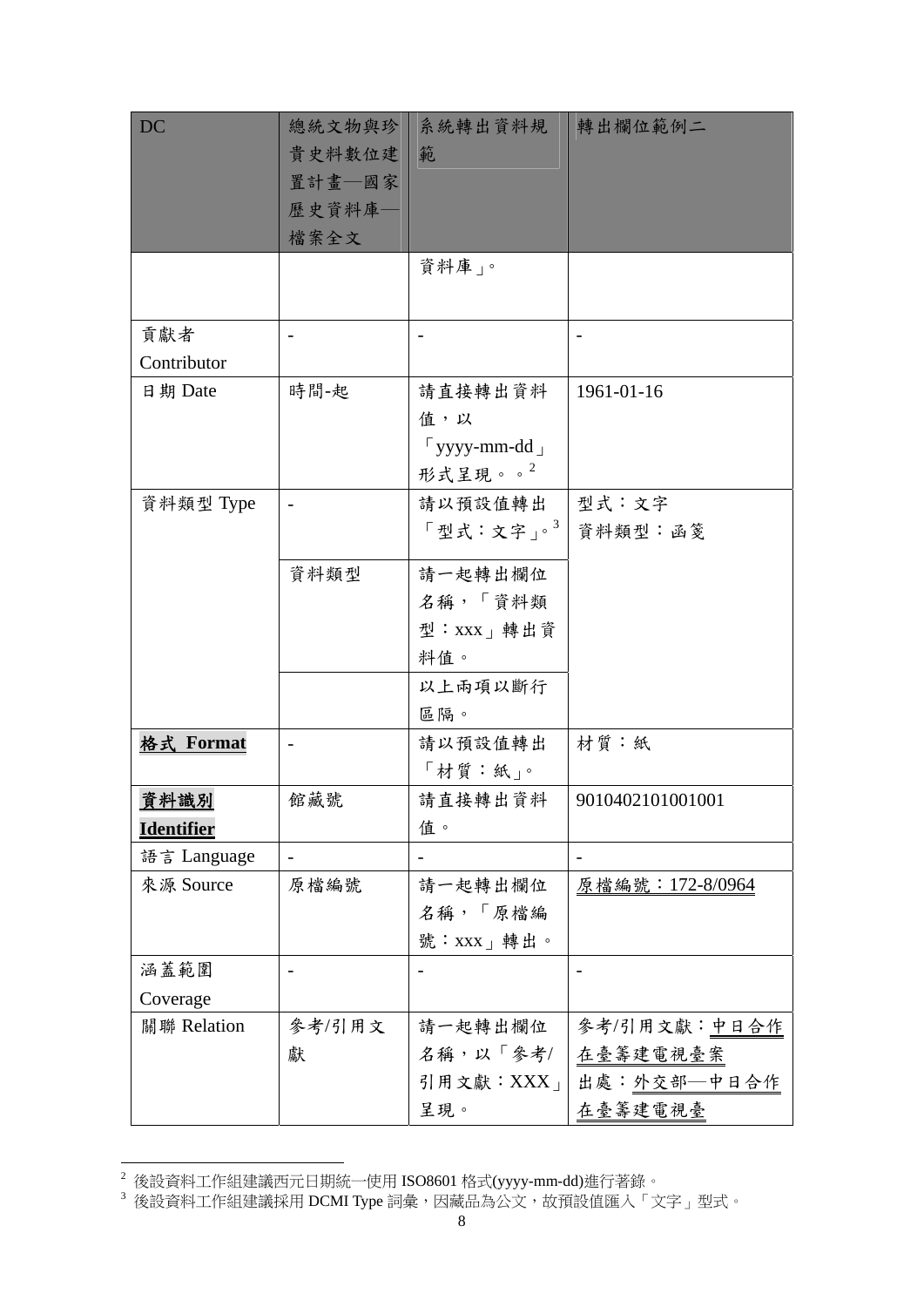| <b>DC</b>  | 總統文物與珍 | 系統轉出資料規     | 轉出欄位範例二 |
|------------|--------|-------------|---------|
|            | 貴史料數位建 | 範           |         |
|            | 置計畫—國家 |             |         |
|            | 歷史資料庫- |             |         |
|            | 檔案全文   |             |         |
|            | 出處     | 請一起轉出欄位     |         |
|            |        | 名稱,以「出處:    |         |
|            |        | $XXX_+$ 呈現。 |         |
|            |        | 以上兩項以斷行     |         |
|            |        | 區隔。         |         |
| 管理權 Rights | 版權聲明   | 請直接轉出資料     | 國史館     |
|            |        | 值。          |         |

表四、聯合目錄對照表-轉出欄位範例四

| <b>DC</b>            | 總統文物與珍         | 系統轉出資料規                                | 轉出欄位範例四                       |
|----------------------|----------------|----------------------------------------|-------------------------------|
|                      | 貴史料數位建         | 範                                      |                               |
|                      | 置計畫–國家         |                                        |                               |
|                      | 歷史資料庫–         |                                        |                               |
|                      | 專書全文           |                                        |                               |
| 題名 Title             | dc:title       | 請直接轉出資料                                | 東京盟總 Harrington 致美軍           |
|                      |                | 值。                                     | 顧問團有關臺灣礦業調査報告                 |
| 著作者 Creator          | dc:creator     | 請直接轉出資料                                | 國史館                           |
|                      |                | 值。                                     |                               |
| 主題與關鍵字               | dc:subject     | 請直接轉出資料                                | 美援、M.A.A.G. 、J. G.            |
| <b>Subject &amp;</b> |                | 值,每一組之間以                               | <b>White Engineering</b>      |
| <b>Keyword</b>       |                | $\lceil \cdot \rceil$ 間隔。 <sup>4</sup> | Corporation                   |
| 描述 Description       | dc:description | 請直接轉出資料                                | September26, 1951, TO:        |
|                      |                | 值。段與段之間空                               | $M.A.A.G.$ FROM : J. F.       |
|                      |                | 一行。                                    |                               |
|                      |                |                                        | Harrington, N.R.S., G.H.Q.,   |
|                      |                |                                        | S.C.A.P. SUBJECT: The         |
|                      |                |                                        | Mineral Industry of Formosa   |
|                      |                |                                        | in 1951 Scope and Purpose of  |
|                      |                |                                        | This report is for<br>Report  |
|                      |                |                                        | the purpose of estimating the |
|                      |                |                                        | present (1951) condition of   |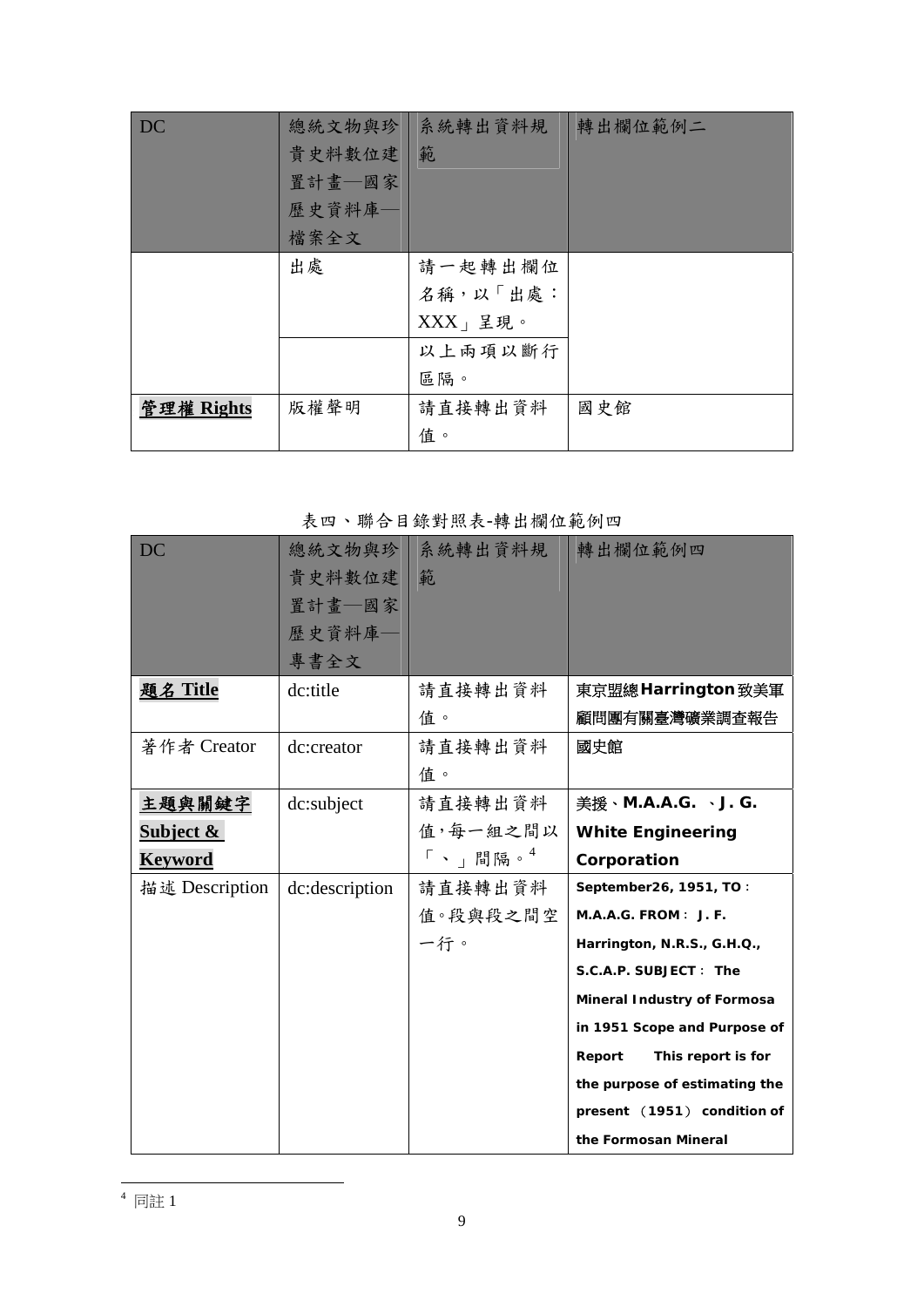| DC |          | 總統文物與珍 系統轉出資料規 轉出欄位範例四 |                                    |
|----|----------|------------------------|------------------------------------|
|    | 貴史料數位建 範 |                        |                                    |
|    | 置計畫–國家   |                        |                                    |
|    | 歷史資料庫–   |                        |                                    |
|    | 專書全文     |                        |                                    |
|    |          |                        | Industry, its potentialities,      |
|    |          |                        | and general                        |
|    |          |                        | recommendations for                |
|    |          |                        | developing this potential. It is   |
|    |          |                        | not an exhaustive or               |
|    |          |                        | comprehensive report and           |
|    |          |                        | there may be errors in             |
|    |          |                        | estimated production. The          |
|    |          |                        | material herein recorded is        |
|    |          |                        | based upon a three weeks           |
|    |          |                        | investigation that permitted       |
|    |          |                        | only hasty mine examinations       |
|    |          |                        | of some of the most important      |
|    |          |                        | deposits and plant                 |
|    |          |                        | installations. The writer is       |
|    |          |                        | much indebted to General           |
|    |          |                        | Chase, MAAG personnel, and         |
|    |          |                        | to P. C. Emrath of J. G. White     |
|    |          |                        | <b>Engineering Corporation for</b> |
|    |          |                        | whole-hearted cooperation          |
|    |          |                        | and detailed facts. General        |
|    |          |                        | Formosa has substantial            |
|    |          |                        | reserves of coal, limeston,        |
|    |          |                        | pyrite, copper and gold, all       |
|    |          |                        | these can be produced in           |
|    |          |                        | exportable quantities. Some        |
|    |          |                        | cement manufactured from           |
|    |          |                        | limestone has been exported        |
|    |          |                        | recently but the other             |
|    |          |                        | minerals are not produced in       |
|    |          |                        | sufficient quantity to satisfy     |
|    |          |                        | local demands. An aluminium        |
|    |          |                        | plant operates on imported         |
|    |          |                        | bauxite to produce about           |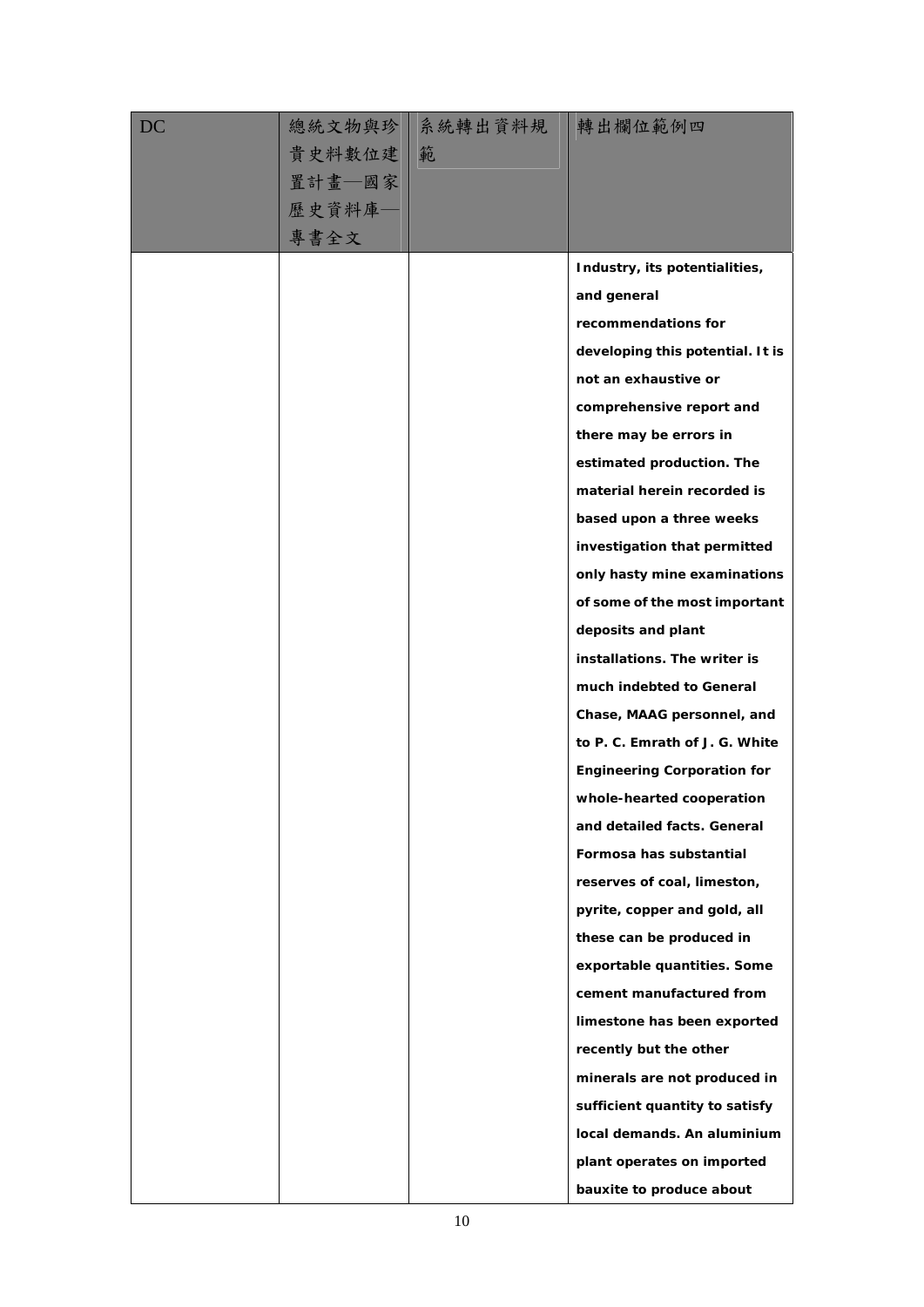| DC          |                | 總統文物與珍 系統轉出資料規               | 轉出欄位範例四                       |
|-------------|----------------|------------------------------|-------------------------------|
|             | 貴史料數位建         | 範                            |                               |
|             | 置計畫–國家         |                              |                               |
|             | 歷史資料庫–         |                              |                               |
|             | 專書全文           |                              |                               |
|             |                |                              | 3,000 tons per year. Besides  |
|             |                |                              | the minerals mentioned        |
|             |                |                              | above, there are lesser known |
|             |                |                              | reserves of many other        |
|             |                |                              | minerals such as Sulfur,      |
|             |                |                              | Asbestos, Petroleum, Clay     |
|             |                |                              | and Manganese. The            |
|             |                |                              | Japanese extracted these      |
|             |                |                              | minerals in minor amounts     |
|             |                |                              | but of these minerals         |
|             |                |                              | only A great length of        |
|             |                |                              | time or more personnel        |
|             |                |                              | will be necessary to          |
|             |                |                              | correct existing              |
|             |                |                              | difficiencies in              |
|             |                |                              | Formosa's mineral             |
|             |                |                              | industry. —經建會檔               |
| <u>出版者</u>  |                | 請以預設值轉出                      | 數位化執行單位:總統文                   |
| Publisher   |                | 「數位化執行單                      | 物與珍貴史料數位建置計                   |
|             |                | 位:總統文物與珍                     | 畫–國家歷史資料庫                     |
|             |                | 貴史料數位建置                      |                               |
|             |                | 計畫–國家歷史                      |                               |
|             |                | 資料庫」。                        |                               |
| 貢獻者         | dc:contributor | 請直接轉出資料                      | J. F. Harrington              |
| Contributor |                | 值。                           |                               |
| 日期 Date     | dc:date        | 請直接轉出資料                      | 1951-09-26                    |
|             |                | 值,以                          |                               |
|             |                | $\lceil$ yyyy-mm-dd $\lceil$ |                               |
|             |                | 形式呈現。 $5$                    |                               |
| 資料類型 Type   |                | 請以預設值轉出                      | 型式:文字                         |
|             |                | 「型式:文字」。                     | 資料類型:專書全文                     |

 $5$  同註 2

<sup>。&</sup>lt;br>「後設資料工作組建議採用 DCMI Type 詞彙,因藏品為專書全文,故預設值匯入「文字」型式。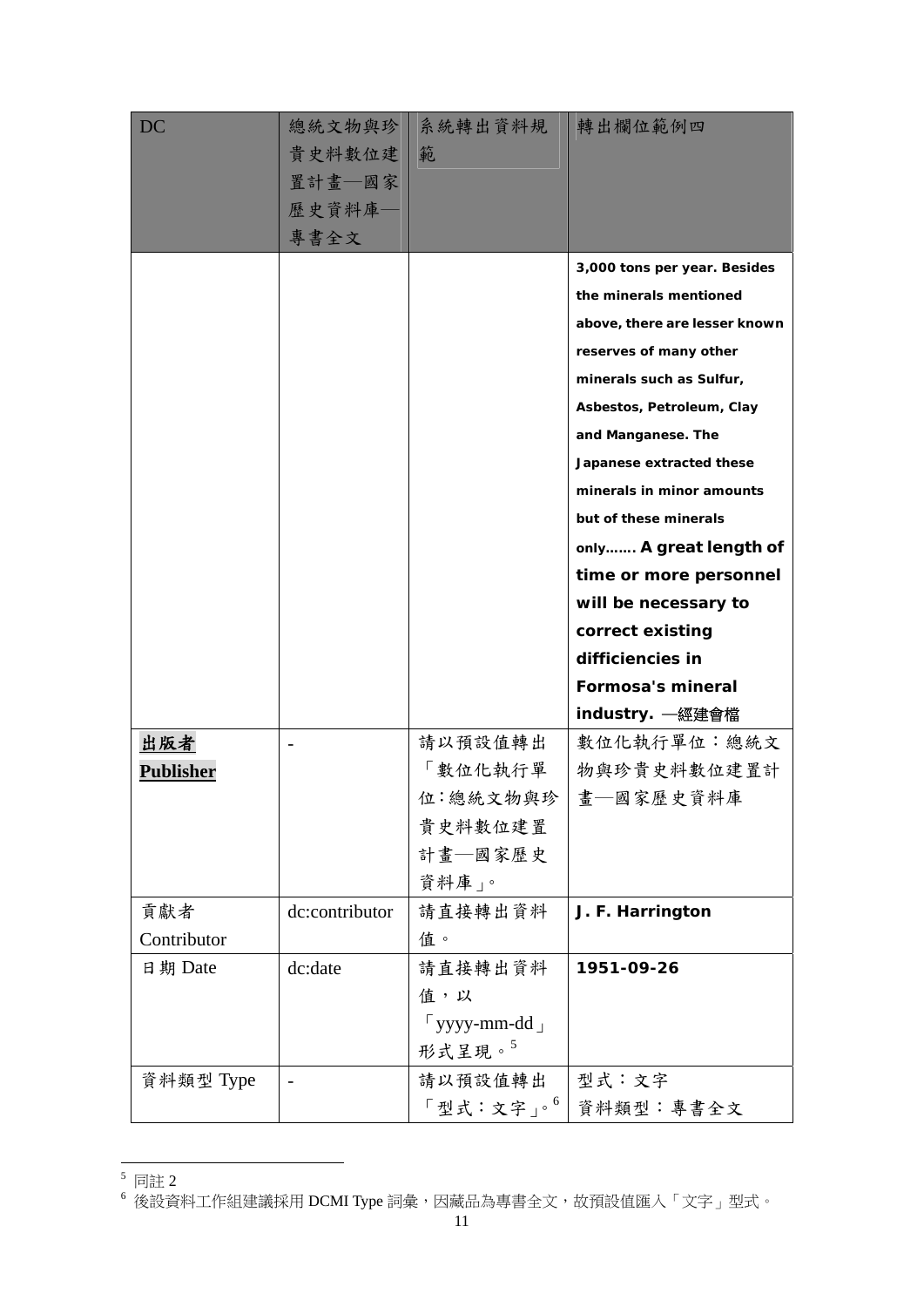| <b>DC</b>         | 總統文物與珍                   | 系統轉出資料規      | 轉出欄位範例四                    |
|-------------------|--------------------------|--------------|----------------------------|
|                   | 貴史料數位建                   | 範            |                            |
|                   | 置計畫––國家                  |              |                            |
|                   | 歷史資料庫-                   |              |                            |
|                   | 專書全文                     |              |                            |
|                   | dc:type                  | 請一起轉出欄位      |                            |
|                   |                          | 名稱,「資料類      |                            |
|                   |                          | 型: XXX   轉出資 |                            |
|                   |                          | 料值。          |                            |
|                   |                          | 以上兩項以斷行      |                            |
|                   |                          | 區隔。          |                            |
| 格式 Format         | $\overline{\phantom{a}}$ | 請以預設值轉出      | 材質:紙                       |
|                   |                          | 「材質:紙」。      |                            |
| 資料識別              | dc:identifier            | 請只轉出識別碼      | oai:Files_DRNH_AHD_9       |
| <b>Identifier</b> |                          | $7\degree$   | 010105201005001            |
| 語言 Language       | dc:language              | 請直接轉出資料      | 英文                         |
|                   |                          | 值。           |                            |
| 來源 Source         | $\overline{\phantom{0}}$ |              | $\overline{\phantom{a}}$   |
| 涵蓋範圍              | dc:coverage              | 請直接轉出資料      | Japan · Keelung · Taipei · |
| Coverage          |                          | 值 $8\degree$ | Australia ·                |
|                   |                          |              | Chin-kua-shih · Shui       |
|                   |                          |              | Feng · Kaohsiung           |
| 關聯 Relation       | $\overline{a}$           |              |                            |
| 管理權 Rights        |                          | 請直接轉出資料      | 國史館                        |
|                   |                          | 值。           |                            |

(註 1:「總統文物與珍貴史料數位建置計畫─國家歷史資料庫-檔案及專書全文」應 提供每筆後設資料「連結到原始資料網站」的 URL,若原始欄位「連結網址」連線 正常時,可以用此欄位的 URL 匯入,但若此欄位之 URL 無法連線,計畫應另提供 URL)

(註 2:「總統文物與珍貴史料數位建置計畫─國家歷史資料庫-檔案及專書全文」應 提供每筆後設資料之圖檔的URL,若無法提供每個圖檔的URL 以供聯合目錄連結, 可將圖檔連同 xml 方式匯入至聯合目錄)

1

<sup>7</sup> 系統轉出 XML 為「**oai:Files\_DRNH\_AHD\_9010105201005001**」,建議只轉出識別碼

<sup>「</sup>**9010105201005001**」即可。

<sup>8</sup> 同註 1。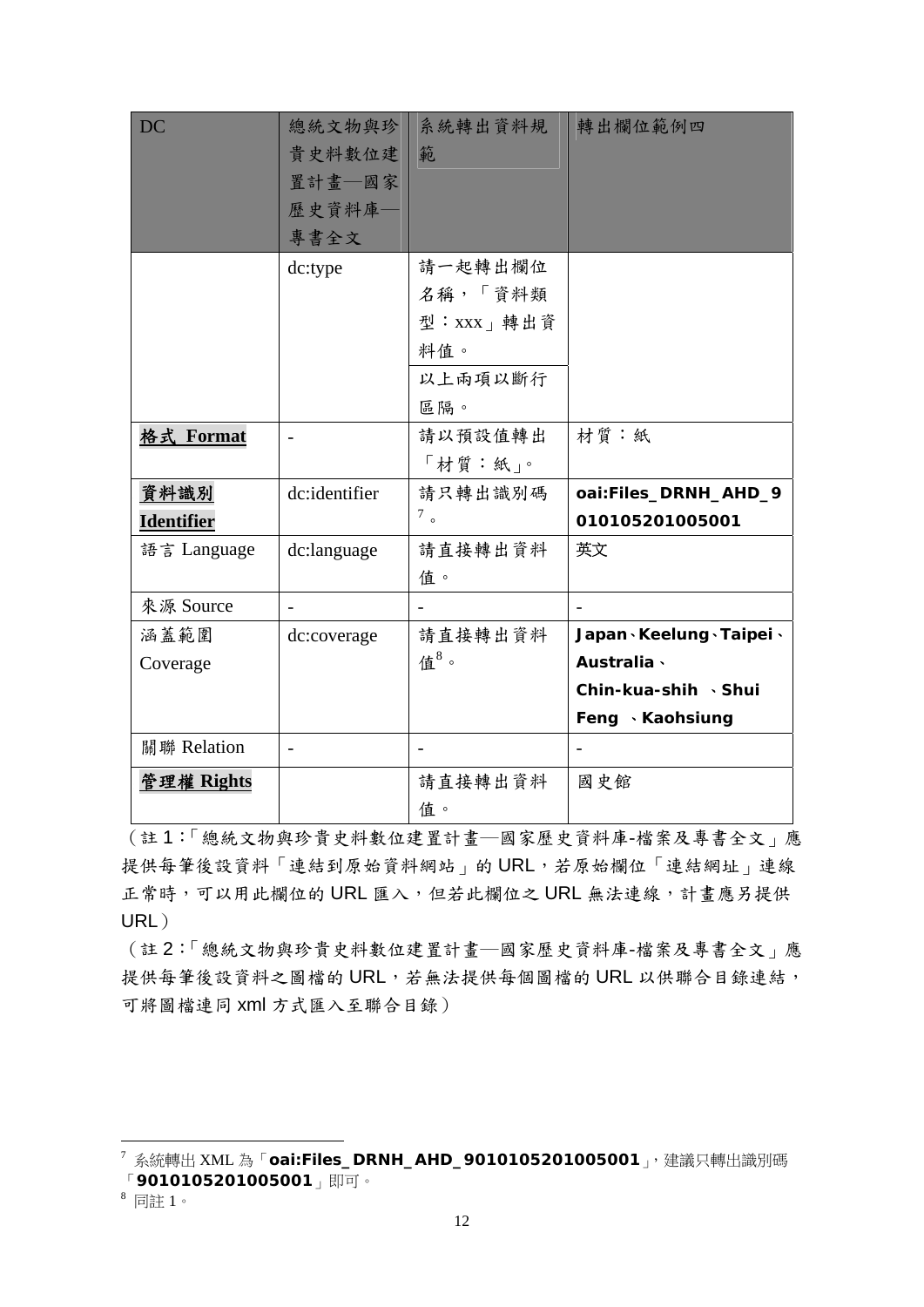#### 三、匯出聯合目錄網頁樣式

下列為資料對照至聯合目錄後,聯合目錄檢索結果之顯示版面。若無資料匯入的 欄位,聯合目錄則不會顯示,請見表五。

| 商震電蔣中正續報日本對和約之觀點            |                 |
|-----------------------------|-----------------|
| 9                           |                 |
| 後設資料                        | 網站連結            |
| 著作者:                        | 連結到原始資料(您即將開啟新視 |
| 商震                          | 窗離開本站)          |
| 主題與關鍵字:                     |                 |
| 中日和約、雅爾達密約、波茨坦宣言、聯合         | 引用這筆典藏          |
| 國、託管                        | 引用資訊            |
| 描述:                         |                 |
| 三、日本對和約之觀點續報                |                 |
| 關於日本對和約之觀點,頃續查悉如次:          | 引用連結            |
|                             |                 |
| (一) 鈞電所示內容, 係日外務省條約局所       |                 |
| 擬,關於和約意見書圖表,省內傳閱過程中         |                 |
| 被漏洩,首為我中央社所獲悉,經詳電告南         |                 |
| 京總社,又法國新聞社普羅君,與外務省某         |                 |
| 職員向有聯繫,故獲悉亦較早。              |                 |
|                             |                 |
| (二)上述意見書,據稱去年十一月完成初         |                 |
| 稿,後根據盟國對意和約加以修正,於本年         |                 |
| <u>二月完成,近稿內確表示日方之觀點及希</u>   |                 |
| <u>望, 此外聞尚擬就若干專門文件, 憑作根</u> |                 |
| 據。                          |                 |
| (三)吉田老成持重,未敢提出,經職團向         |                 |
| 各通訊社面詢,均答吉田並無通知盟軍總司         |                 |
| 令部之事,似較可信。                  |                 |
|                             |                 |
| 四)蘆田外相,於五日向記者談話,關於          |                 |
| 領土部分,根據上述吉田意見書,實為日方         |                 |
| 富有試探性之表示,因各方反響不佳,灰日         |                 |
| 復作解釋要點:(甲)沖繩島在甲午戰前德         |                 |

<u>.</u>

表五、聯合目錄網頁範例

 $^9$  由於此類藏品沒有圖片,故在此未呈現圖檔,以符合聯合目錄檢索結果之顯示版面。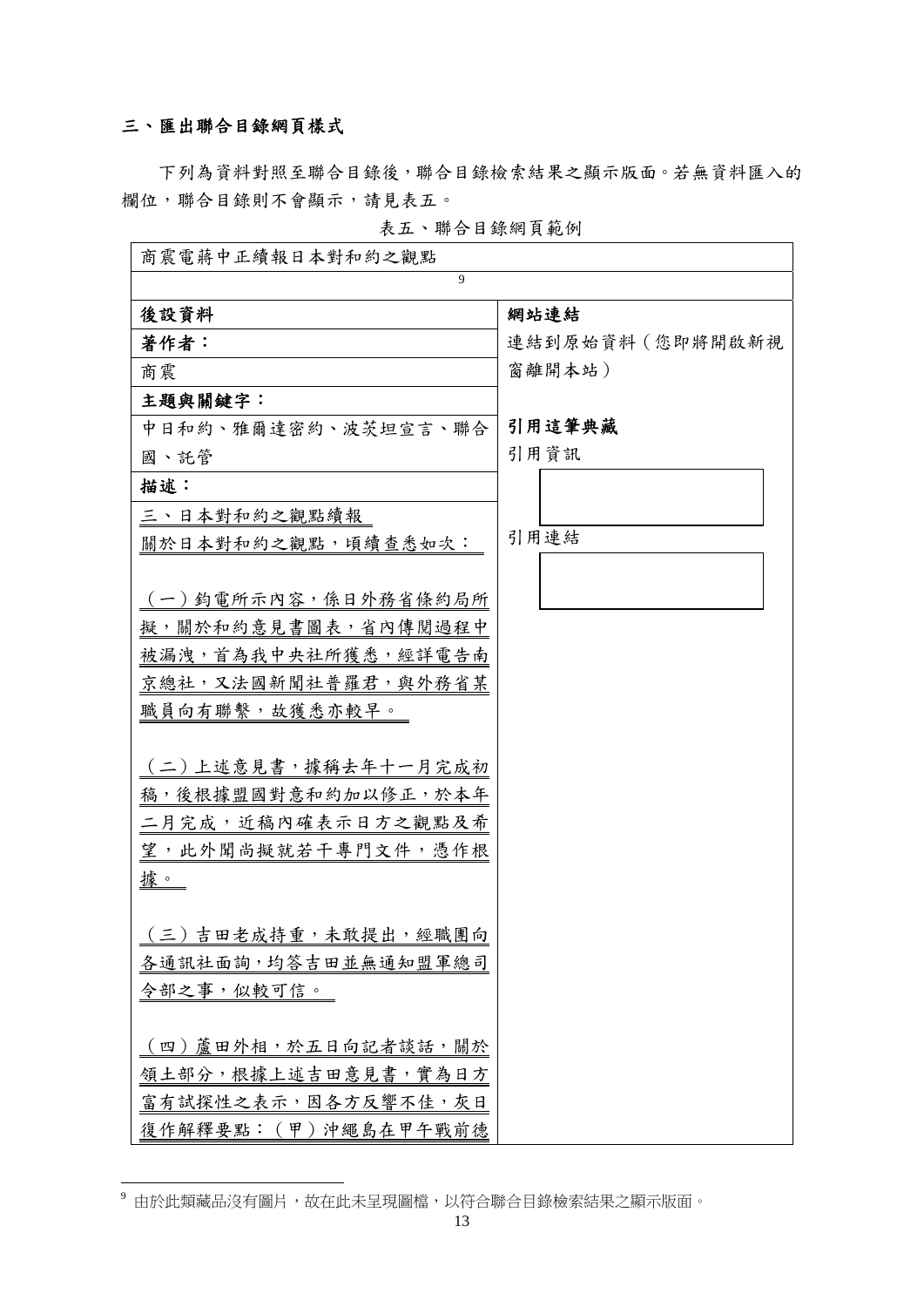| 川時代,即為日本所有; (乙) 千島部分, |  |
|-----------------------|--|
| 係雅爾達密約所規定者,日本僅接到波茨坦   |  |
| 宣言,是該日人領土,尚屬未定。       |  |
|                       |  |
| (五) 對臺灣取得移民權事,若干方面, 均 |  |
| 稱無此主張, 但據法記者普羅稱: 渠確在該 |  |
| 省閱及此項有關文件,日來此間新聞界,尚   |  |
| 在口傳日本在簽訂和約及加入聯合國後擬    |  |
| 要求臺灣由聯合國託治,並企圖參加託治    |  |
| 云。                    |  |
|                       |  |
| 判斷或擬辦:擬抄交外交國防兩部參考。商   |  |
| 團長查報日本對於和約之觀點,於本月十一   |  |
| 日列呈鈞閱。謹註。             |  |
|                       |  |
| 批示:如擬                 |  |
| 出版者:                  |  |
| 數位化執行單位:總統文物與珍貴史料數位   |  |
| 建置計畫–國家歷史資料庫          |  |
| 日期:                   |  |
| 1947-06-11            |  |
| 資料類型:                 |  |
| 型式:文字                 |  |
| 資料類型:公文               |  |
| 格式:                   |  |
| 材質:紙                  |  |
| 來源:                   |  |
| 原檔編號: 002020400053002 |  |
| 資料識別:                 |  |
| 9010104101001002      |  |
| 關聯:                   |  |
| 出處:蔣中正總統文物-革命文獻-戡亂時   |  |
| 期一對日議和                |  |
| 管理權:                  |  |
| 國史館                   |  |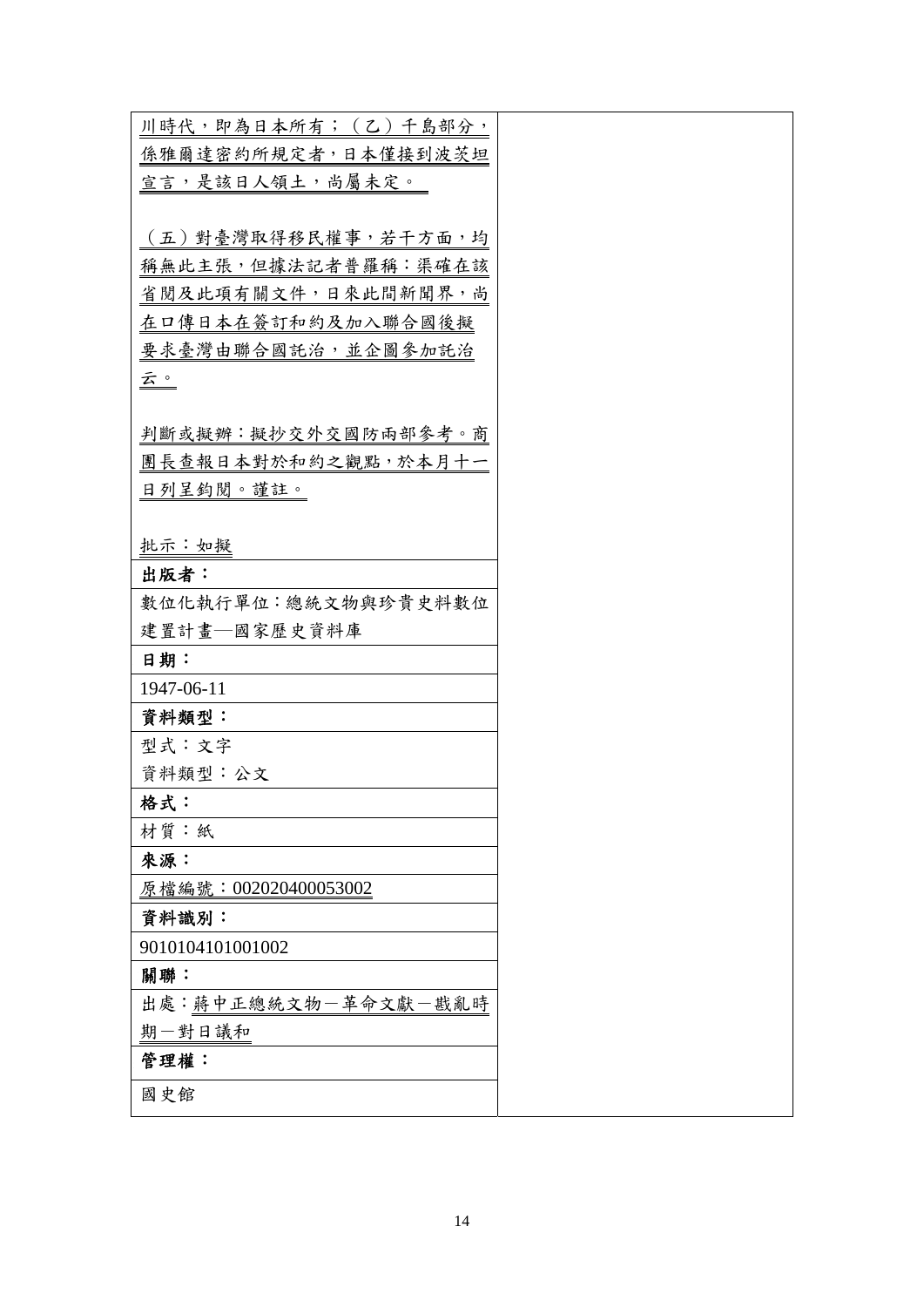| 駐日大使館張厲生函請外交部長沈昌煥指示關於我國建立電視電臺之事<br>10 |                |
|---------------------------------------|----------------|
| 後設資料                                  | 網站連結           |
| 著作者:                                  | 連結到原始資料(您即將開啟新 |
| 張厲生                                   | 視窗離開本站)        |
| 主題與關鍵字:                               |                |
| 多元的民間日常生活、東芝公司                        | 引用這筆典藏         |
| 描述:                                   | 引用資訊           |
| 全文內容:昌煥部長吾兄勛鑑:關於正力上總                  |                |
| 統書,建議助我建立彩色電視電臺事,一月十                  |                |
| 二日日交 字第一一三號函計達。川島正次郎                  | 引用連結           |
| 氏於一月九日來訪時曾談及此問題,謂渠晉謁                  |                |
| 總統時,會面陳此事, 總統對正力提議,深                  |                |
| 為嘉許,詳細當經由外交途徑進行云。其後寺                  |                |
| 島隆太郎代表正力來訪,又催詢此事。查關於                  |                |
| 我國建立電視電臺事,魏景蒙、劉啟光兩君                   |                |
| 會與日方東芝公司交涉合作,其結果如何;對                  |                |
| 正力提議,我政府方針如何,均請 惠予指示,                 |                |
| 以便答覆正力為禱。專此,敬頌。勛祺                     |                |
| 弟<br>張厲生謹啟 一月十八日                      |                |
| 批示:(一)先查明魏劉兩君接洽經過後擬復。                 |                |
| (二)行政院對此事並不主張積極進行。                    |                |
| 出版者:                                  |                |
| 數位化執行單位:總統文物與珍貴史料數位建                  |                |
| 置計畫–國家歷史資料庫                           |                |
| 日期:                                   |                |
| 1961-01-16                            |                |
| 資料類型:                                 |                |
| 型式:文字                                 |                |
| 資料類型:公文函箋                             |                |
| 格式:                                   |                |
| 材質:紙                                  |                |
| 來源:                                   |                |

<u>.</u> <sup>10</sup> 同註 9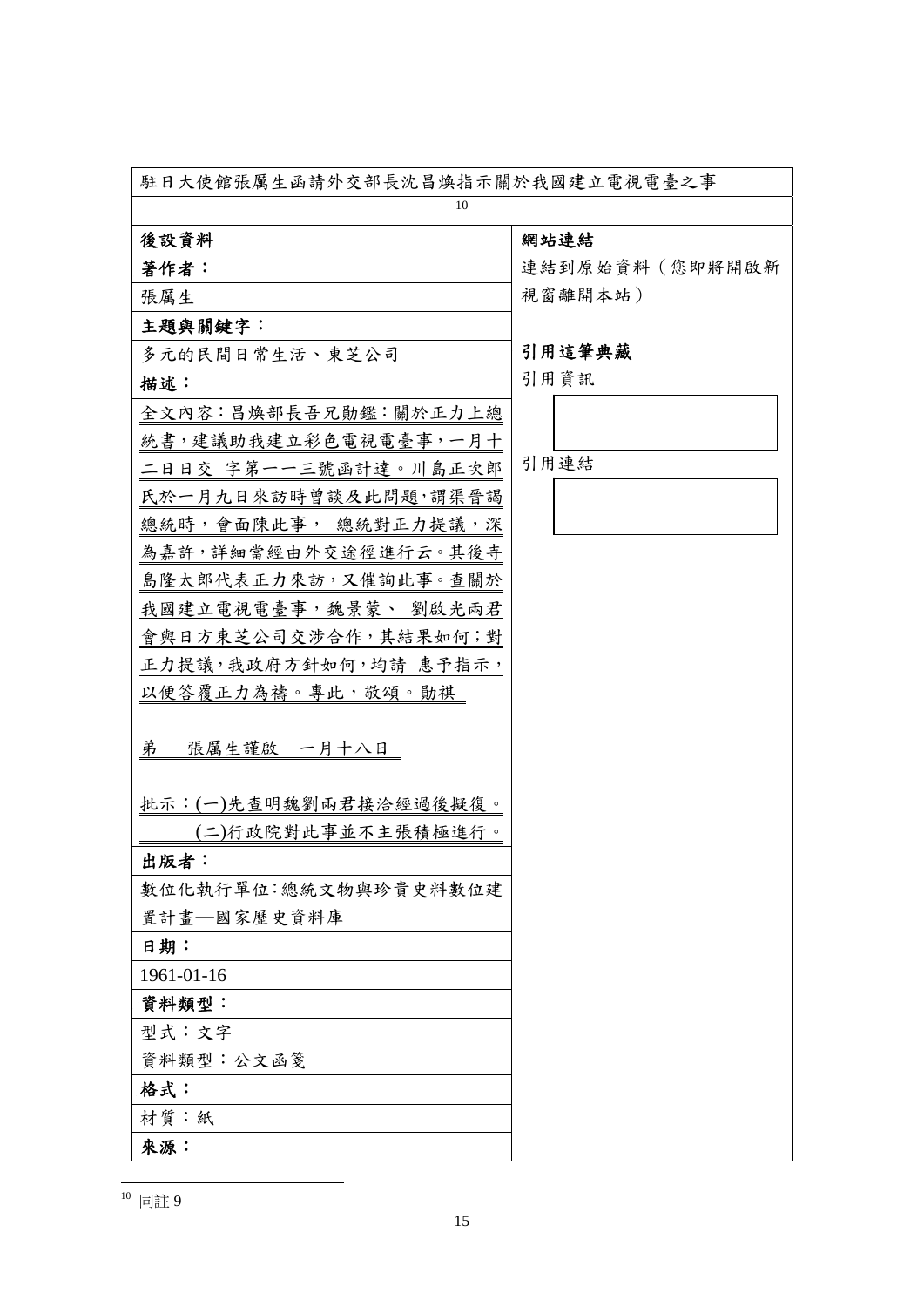| 原檔編號: 172-8/0964     |  |
|----------------------|--|
| 資料識別:                |  |
| 9010402101001001     |  |
| 關聯:                  |  |
| 參考/引用文獻:中日合作在臺籌建電視臺案 |  |
| 出處:外交部–中日合作在臺籌建電視臺   |  |
| 語言:                  |  |
| 中文                   |  |
| 管理權:                 |  |
| 國史館                  |  |

| 資委會電請臺辦處查明臺碱與南華公司債務情形 |                 |
|-----------------------|-----------------|
| 11                    |                 |
| 後設資料                  | 網站連結            |
| 著作者:                  | 連結到原始資料(您即將開啟新視 |
| 國史館                   | 窗離開本站)          |
| 主題與關鍵字:               |                 |
| 經濟重建、資源委員會、臺灣製碱公司、臺   | 引用這筆典藏          |
| 灣銀行高雄辦事處、南華公司、南日本化學   | 引用資訊            |
| 工業株式會社                |                 |
| 描述:                   |                 |
| 資委會 代電資京 (35)業字第九一四九號 | 引用連結            |
| 民國三十五年十二月十三日 臺灣辦事處    |                 |
| 覽:案據臺灣製碱公司第一四八◯號代電略   |                 |
| 為:南華公司未了債務可否承認請核示等    |                 |
| 情,該項負債應否由該公司償付及以往有無   |                 |
| 承認負責清還之議,茲抄發原電一件,希即   |                 |
| 查明核議具報。資源委員會(亥)(元)。   |                 |
| 附抄原電乙件。 附件:原代電資源委員會   |                 |
| 鈞鑒: 准臺灣銀行高雄分行三十五年十一月  |                 |
| 二十一日高貸字第三六◯號函以「前臺灣銀   |                 |
| 行高雄辦事處於八月七日曾以高辦字第十    |                 |
| 五號函請貴公司將接收之南華公司前向該    |                 |
| 處貸借尚未清還之借款十五萬元承認繼續    |                 |

<u>.</u>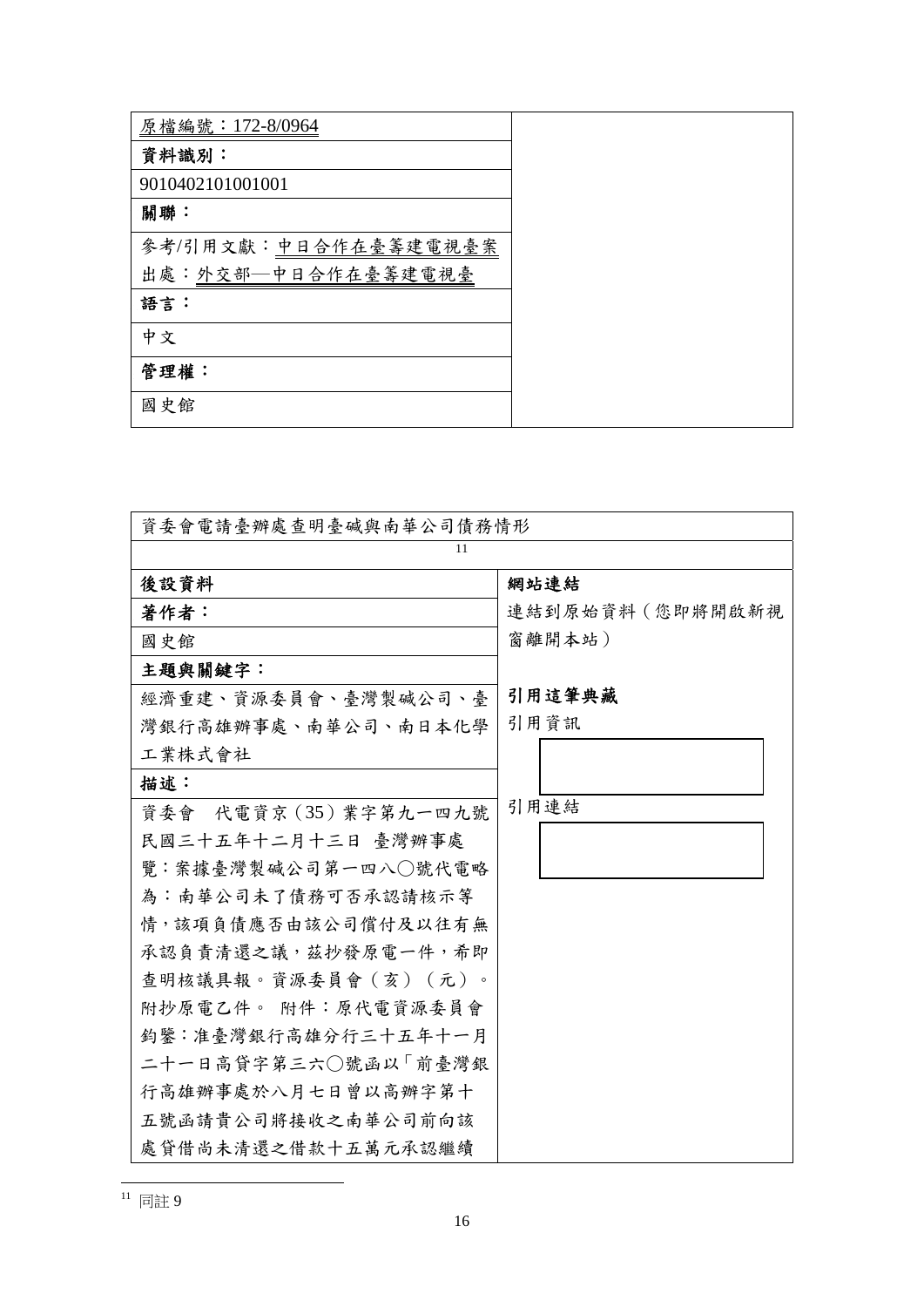| 負責清還,惟迄今多月未見照辦。查該處奉    |  |
|------------------------|--|
| 令業於本月一日併入敝行該項債務未能解     |  |
| 決整理殊感不便,相應函達務祈從速來行處    |  |
| 理以符手續為荷   等由, 查該南華公司僅係 |  |
| 前南日本化學工業株式會社內附屬修理工     |  |
| 場,原為虛張旗幟並無實際資本,況係設立    |  |
| 於日本投降之後顯非合法組織,該項債務臺    |  |
| 幣十五萬元自未便由本公司承認,除函復俟    |  |
| 本公司請示後再行辦理外,是否得不予承認    |  |
| 之處,謹特電請鑒核示遵。臺灣製碱公司叩    |  |
| 戌。                     |  |
| 出版者:                   |  |
| 數位化執行單位:總統文物與珍貴史料數位    |  |
| 建置計畫—國家歷史資料庫           |  |
| 日期:                    |  |
| 1946-12-13             |  |
| 資料類型:                  |  |
| 型式:文字                  |  |
| 資料類型:專書全文              |  |
| 格式:                    |  |
| 材質:紙                   |  |
| 涵蓋範圍:                  |  |
| 高雄                     |  |
| 資料識別:                  |  |
| 9010107201007001       |  |
| 管理權:                   |  |
| 國史館                    |  |
|                        |  |

| 東京盟總 Harrington 致美軍顧問團有關臺灣礦業調查報告 |                |  |
|----------------------------------|----------------|--|
| 12                               |                |  |
| 後設資料                             | 網站連結           |  |
| 著作者:                             | 連結到原始資料(您即將開啟新 |  |
| 臺灣省行政長官公署                        | 視窗離開本站)        |  |
| 主題與關鍵字:                          |                |  |

٦

 $\mathbf{r}$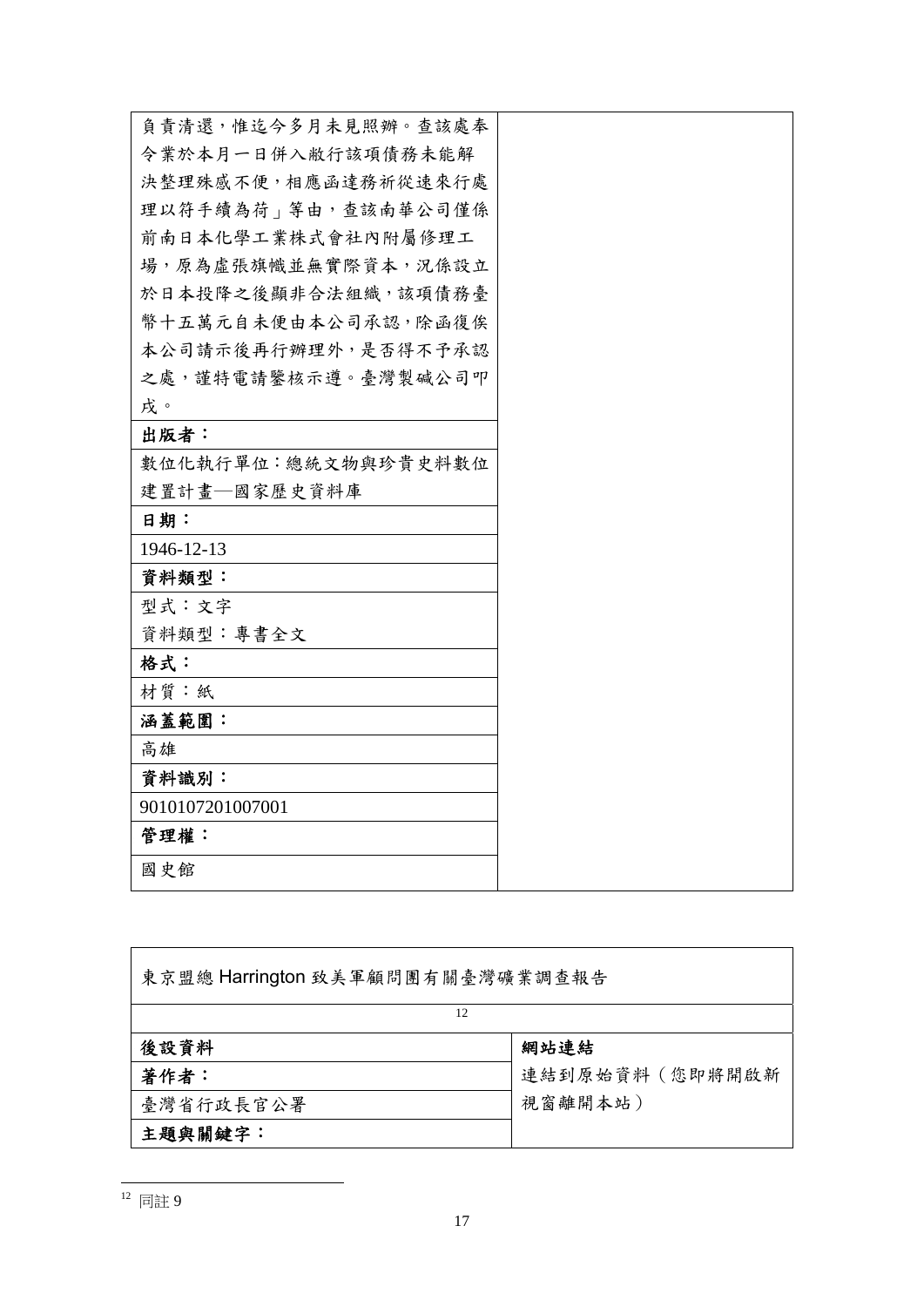| 美援、M.A.A.G. 、J. G. White Engineering                              | 引用這筆典藏 |
|-------------------------------------------------------------------|--------|
| Corporation                                                       | 引用資訊   |
| 描述:                                                               |        |
| September26, 1951, TO: M.A.A.G. FROM: J. F. Harrington,           |        |
| N.R.S., G.H.Q., S.C.A.P. SUBJECT: The Mineral Industry of         | 引用連結   |
| Formosa in 1951 Scope and Purpose of Report<br>This report is     |        |
| for the purpose of estimating the present (1951) condition of the |        |
| Formosan Mineral Industry, its potentialities, and general        |        |
| recommendations for developing this potential. It is not an       |        |
| exhaustive or comprehensive report and there may be errors in     |        |
| estimated production. The material herein recorded is based upon  |        |
| a three weeks investigation that permitted only hasty mine        |        |
| examinations of some of the most important deposits and plant     |        |
| installations. The writer is much indebted to General Chase,      |        |
| MAAG personnel, and to P. C. Emrath of J. G. White Engineering    |        |
| Corporation for whole-hearted cooperation and detailed facts.     |        |
| General<br>Formosa has substantial reserves of coal, limeston,    |        |
| pyrite, copper and gold, all these can be produced in exportable  |        |
| quantities. Some cement manufactured from limestone has been      |        |
| exported recently but the other minerals are not produced in      |        |
| sufficient quantity to satisfy local demands. An aluminium plant  |        |
| operates on imported bauxite to produce about 3,000 tons per      |        |
| year. Besides the minerals mentioned above, there are lesser      |        |
| known reserves of many other minerals such as Sulfur, Asbestos,   |        |
| Petroleum, Clay and Manganese. The Japanese extracted these       |        |
| minerals in minor amounts but of these minerals only A            |        |
| great length of time or more personnel will be                    |        |
| necessary to correct existing difficiencies in                    |        |
| Formosa's mineral industry. –經建會檔                                 |        |
| 出版者:                                                              |        |
| 數位化執行單位:總統文物與珍貴史料數位建                                              |        |
| 置計畫—國家歷史資料庫                                                       |        |
| 貢獻者:                                                              |        |
| J. F. Harrington                                                  |        |
| 日期:                                                               |        |
| 1951-09-26                                                        |        |
| 資料類型:                                                             |        |
| 型式:文字                                                             |        |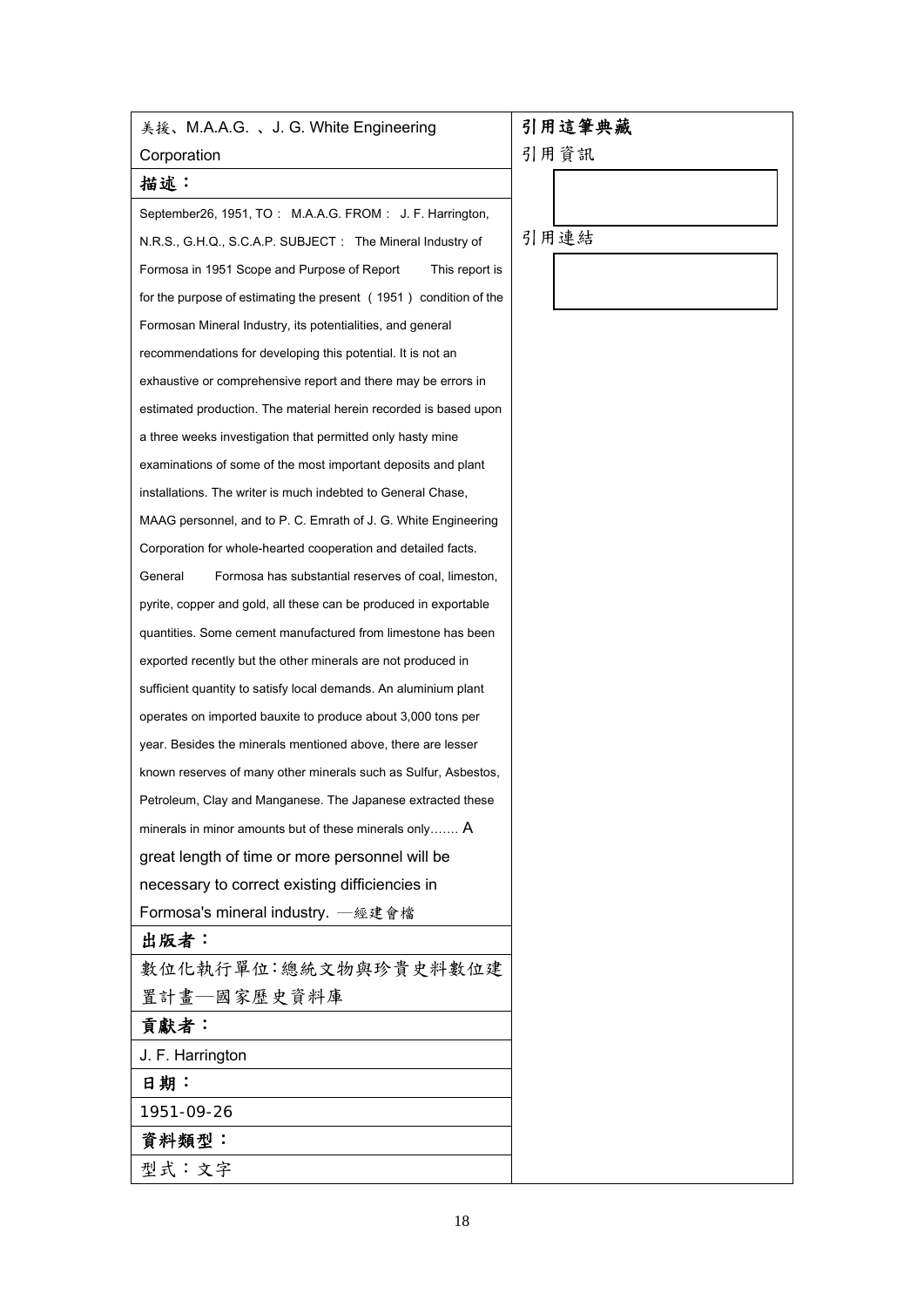| 資料類型:專書全文                                         |
|---------------------------------------------------|
| 格式:                                               |
| 材質:紙                                              |
| 資料識別:                                             |
| 9010105201005001                                  |
| 語言:                                               |
| 英文                                                |
| 涵蓋範圍:                                             |
| Japan, Keelung, Taipei, Australia, Chin-kua-shih, |
| Shui Feng, Kaohsiung                              |
| 管理權:                                              |
| 國史館                                               |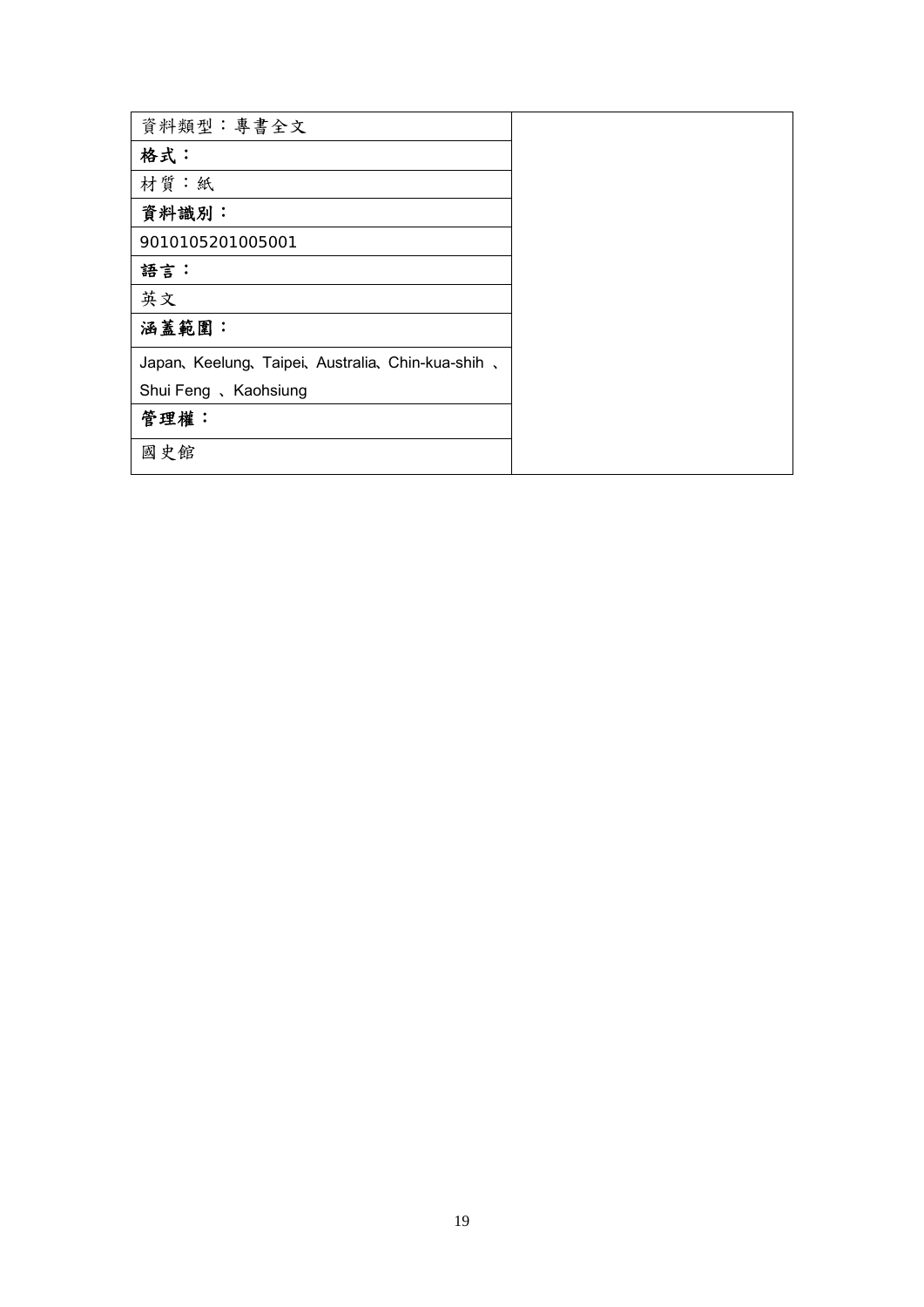#### 四、**Dublin Core** 對照

DC 是由 The Dublin Core Metadata Initiative(DCMI)所研發,為一組具簡單性、普 遍性、延展性、國際性的後設資料元素,用以描述廣泛的網路資源,作為跨學科領域 資源分享的交換格式。透過 DC 對照,不同典藏機構可以達到彼此交換、共享典藏品 資訊之目標。本對照表主要依據 2008 年發佈的 Dublin Core Metadata Element Set, Version 1.1,並依據"One-to-One Principle"為原則,以「檔案及專書全文原件」為描述 主體。本計畫後設資料與 Dublin Core 的對照詳見表六及表七,其中,「檔案全文」之 Dublin Core 對照表為表六,「專書全文」之 Dublin Core 對照表為表七。

| 欄位名稱      | <b>Dublin Core</b> |
|-----------|--------------------|
| 題名        | Title              |
| 產生者       | Creator            |
| 主題或關鍵詞    | Subject            |
| 全文內容      | Description        |
| 時間-起      | Date               |
| 資料類型      | Type               |
| 館藏號       | Identifier         |
| 原檔編號      | Source             |
| <b>出處</b> | Relation           |
| 參考/引用文獻   | Relation           |
| 版權聲明      | Rights             |
| ٠         | format             |
| H         | publisher          |

表六、「檔案全文」之 Dublin Core 對照表

表七、「專書全文」之 Dublin Core 對照表

| 欄位名稱           | <b>Dublin Core</b> |
|----------------|--------------------|
| dc:title       | Title              |
| dc:creator     | Creator            |
| dc:subject     | Subject            |
|                | Description        |
| dc:description | 13                 |
|                | 14                 |
| dc:date        | Date               |
| dc:type        | Type               |
| dc:coverage    | Coverage           |

<sup>13</sup> 屬計畫內部資訊,故此處不轉出。

1

<sup>&</sup>lt;sup>14</sup> XML 檔於「description」欄位名稱之資料值亦包括「館內出版品」,同註 13,亦不轉出。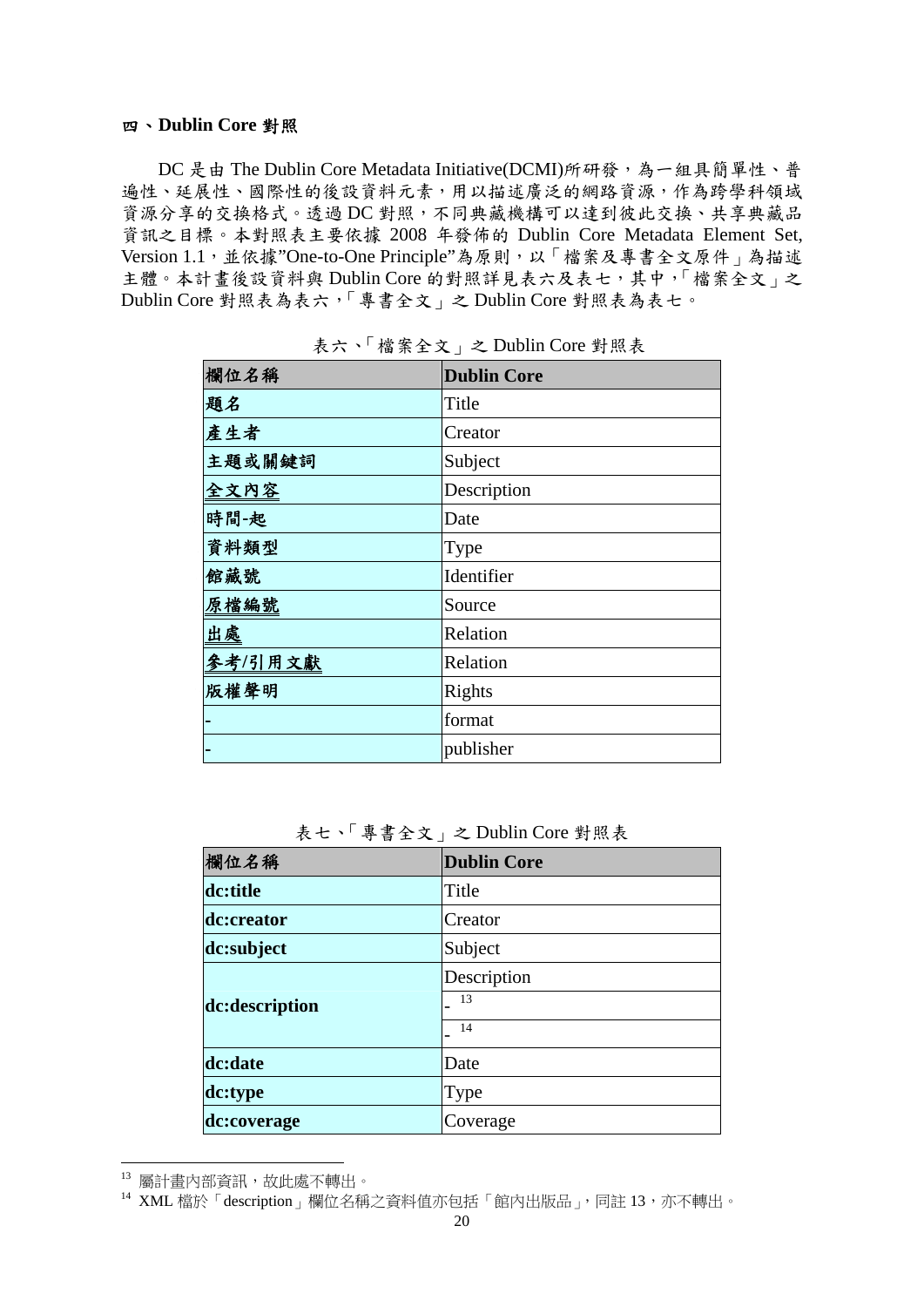| 欄位名稱           | <b>Dublin Core</b> |
|----------------|--------------------|
| dc:contributor | contributor        |
| dc:language    | language           |
| dc:identifier  | Identifier         |
| dc:publisher   | 15                 |
| dc:rights      | Rights             |
|                | format             |
|                | publisher          |

<sup>&</sup>lt;u>.</u> <sup>15</sup> 此欄位已在出版項轉出數位化執行單位,故此處建議不轉出。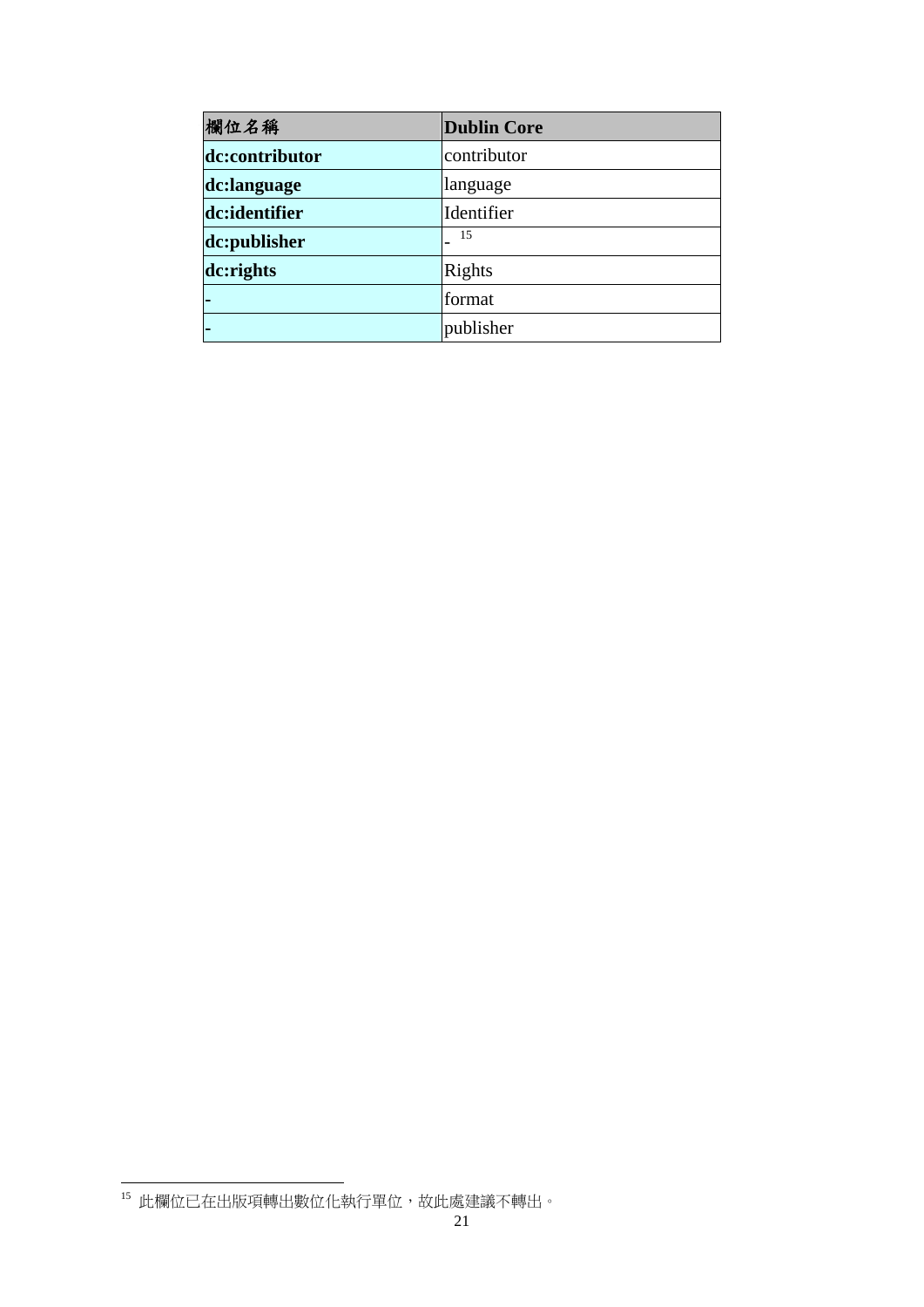#### 五、工作進度記錄

| 時<br>間     | 事<br>項                          |
|------------|---------------------------------|
| 2010-10-18 | 「總統文物與珍貴史料數位建置計畫—國家歷史資料庫   計畫   |
|            | 線上審視同意條款、申請後設資料對照服務並提供分析用資      |
|            | 料。                              |
| 2010-10-19 | 提供「總統文物與珍貴史料數位建置計畫—國家歷史資料庫」     |
|            | 計畫申請服務通知信及授權同意書。                |
| 2010-10-19 | 主題計畫提供相關研析資料及授權同意書給後設資料工作組。     |
| 2010-10-21 | 後設資料工作組通知主題計畫所提供的資料有問題,需重新提     |
|            | 供才能分析。                          |
|            | 後設資料工作組請聯合目錄小組協助計畫轉出資料。         |
|            | 主題計畫提供新的轉出資料,以供分析。              |
|            | 後設資料工作組請計畫補充欄位資訊,以利分析。          |
| 2010-10-27 | 主題計畫重新提供後設資料範例給後設資料工作組。         |
|            | 後設資料工作組建議將提供的資料類型區分出來,以利分析。     |
| 2010-10-28 | 主題計畫提供可分析之正確資料給後設資料工作組。         |
| 2010-11-05 | 後設資料工作以 email 組第一次提問分析問題。       |
|            | 主題計畫以 email 回覆本組問題。             |
| 2010-11-09 | 後設資料工作以 email 組第二 次提問分析問題。      |
|            | 主題計畫以 email 回覆本組問題。             |
| 2010-11-10 | 後設資料工作組提供檔案全文之對照報告給「總統文物與珍貴     |
|            | 史料數位建置計畫—國家歷史資料庫」計畫確認。          |
| 2010-11-12 | 主題計畫提供「專書全文」的 XML 檔供本組研析對照。     |
| 2010-11-18 | 主題計畫來電討論研析問題,並以 EMAIL 回覆本組研析問題。 |
| 2010-12-06 | 後設資料工作組提供檔案及專書全文之對照報告給「總統文物     |
|            | 與珍貴史料數位建置計畫—國家歷史資料庫」計畫確認。       |
| 2010-12-?? | 後設資料工作組正式發布「總統文物與珍貴史料數位建置計畫     |
|            | —國家歷史資料庫」計畫之後設資料對照報告。           |